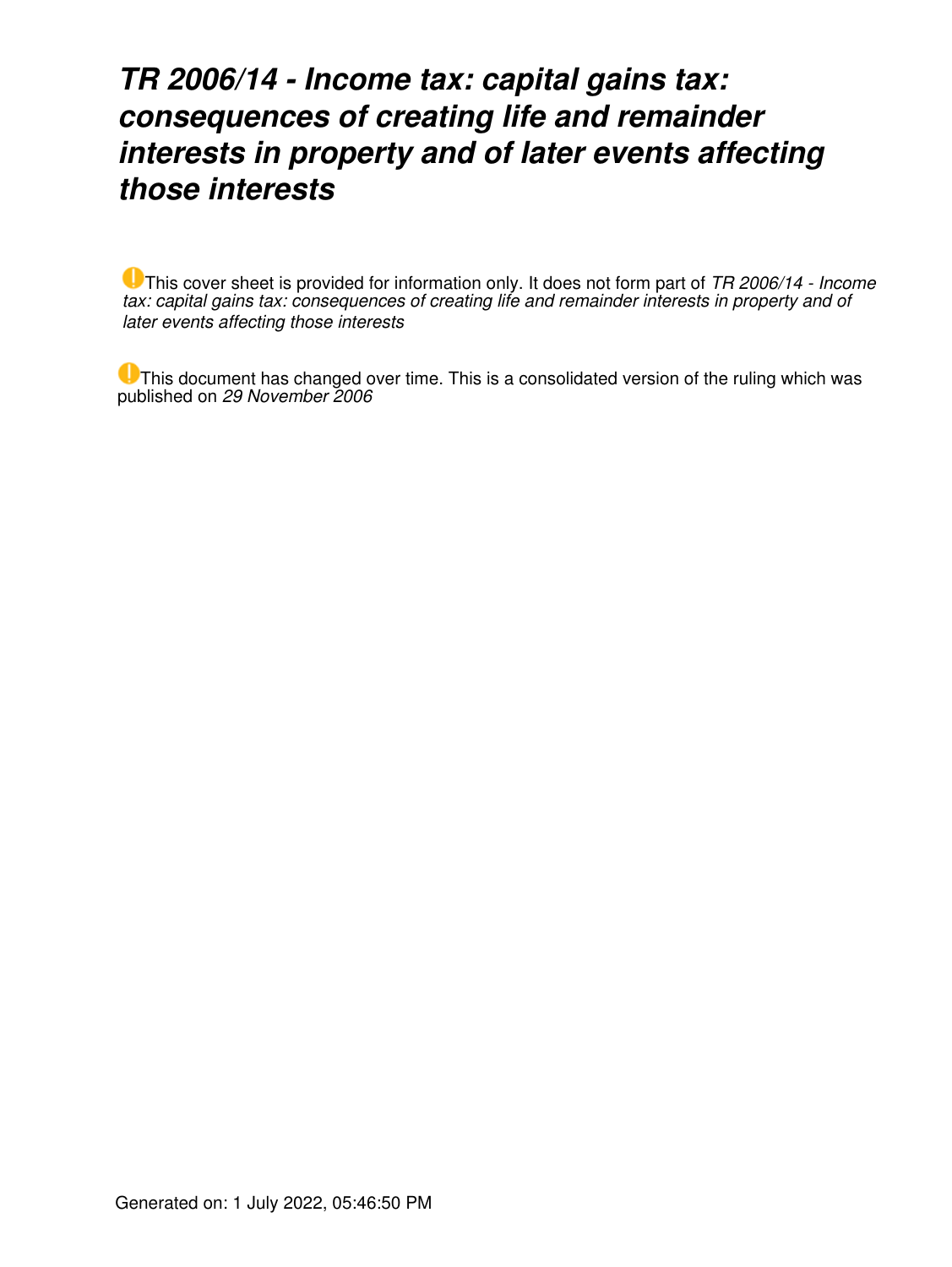**Australian Government** 



**Australian Taxation Office** 

Page status: **legally binding Page 1 of 38** 

Taxation Ruling

TR 2006

### **Taxation Ruling**

Income tax: capital gains tax: consequences of creating life and remainder interests in property and of later events affecting those interests

| Contents                      | Para            | Ō                    |
|-------------------------------|-----------------|----------------------|
| <b>BINDING SECTION:</b>       |                 |                      |
| What this Ruling is about     | 1               | <b>This</b><br>the 7 |
| <b>Ruling</b>                 | 9               | A pul                |
| <b>Examples</b>               | 121             | in wh                |
| Date of effect                | 176             | to a o               |
| <b>NON BINDING SECTION:</b>   | If you<br>the r |                      |
| <b>Appendix 1:</b>            |                 | disad                |
| <b>Explanation</b>            | 177             | more<br>time         |
| <b>Appendix 2:</b>            |                 | unde                 |
| <b>Detailed contents list</b> | 224             | ruling<br>appli      |
|                               |                 |                      |

#### $\mathbf 0$ **This publication provides you with the following level of protection:**

This publication (excluding appendixes) is a public ruling for the purposes of the *Taxation Administration Act 1953*.

A public ruling is an expression of the Commissioner's opinion about the way **Examples 121 in which a relevant provision applies, or would apply, to entities generally or** to a class of entities in relation to a particular scheme or a class of schemes.

> If you rely on this ruling, we must apply the law to you in the way set out in the ruling (unless we are satisfied that the ruling is incorrect and disadvantages you, in which case we may apply the law in a way that is more favourable for you – provided we are not prevented from doing so by a time limit imposed by the law). You will be protected from having to pay any underpaid tax, penalty or interest in respect of the matters covered by this ruling if it turns out that it does not correctly state how the relevant provision applies to you.

## **What this Ruling is about**

1. This Ruling is about the capital gains tax (CGT) consequences of creating life and remainder interests in property (whether between living persons – *inter vivos* – or by testamentary provision) and of any subsequent dealings in those interests.

2. The Ruling also considers the CGT consequences of granting a lifetime right to reside in property.

3. This Ruling distinguishes between life and remainder interests in the property held on trust (referred to in this Ruling as *equitable interests*) and life and remainder interests in land that is not held on trust (referred to in this Ruling as *legal interests*). This Ruling does not deal with life and remainder interests in personal property that is not held on trust. (Paragraphs 187 to 193 of this Ruling explain the differences between these various interests.)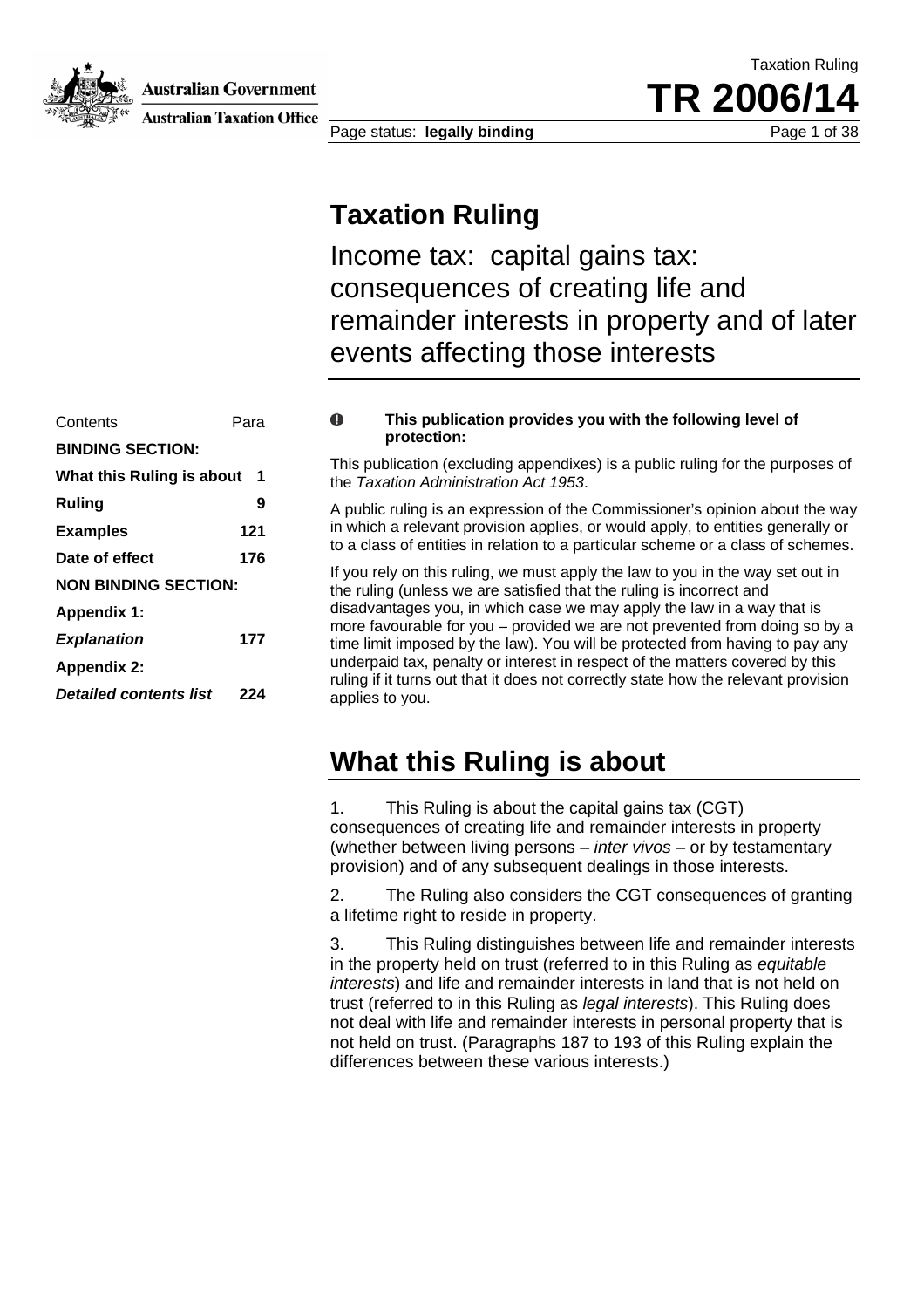Page 2 of 38 Page status: **legally binding** 

4. The CGT consequences for equitable life and remainder interests are usually different from those for legal life and remainder interests in real property. That is, equitable life and remainder interests being interests in trusts, attract the operation of specific CGT provisions dealing with trusts (for example, the CGT events in Subdivision 104-E of the *Income Tax Assessment Act 1997<sup>1</sup>* ).

Taxation Ruling

**TR 2006/14**

5. Equitable life and remainder interests are more common than legal life and remainder interests. Care should be taken to ascertain the precise nature of the life or remainder interest being considered before applying this Ruling.

6. In this Ruling the following terms are used to describe the various CGT assets and parties that own them:

- original asset/original owner the asset in respect of which life and remainder interests are created/the entity that owned the asset immediately before it became trust property or was transferred to life and remainder owners;
- life interest/life interest owner  $-$  an interest in the income of a trust for life or an estate for life in real property not held on trust/an entity who owns a life interest;
- remainder interest/remainder owner an interest in the capital of a trust or an estate in remainder in real property not held on trust/an entity that owns a remainder interest. (In this Ruling, a remainder should be read as including a reversion unless the context suggests otherwise.); and
- trustee the legal owner of an asset held on trust for the benefit of life interest and remainder owners (including a legal personal representative of a deceased estate where the deceased's assets are to be held on trust for the benefit of life interest and remainder owners).

7. This Ruling does not deal specifically with the treatment of pre-CGT acquired original assets or life and remainder interests. Any capital gain or loss arising from these assets is usually disregarded. However, CGT event K6 in section 104-230 (which applies to certain shares or trust interests) may happen in respect of equitable life and remainder interests.

8. Also, this Ruling does not deal with the consequences arising from the assignment, during the life of an individual, of the right to future income from property without the assignment of the property itself.

 $\overline{a}$ 1 Unless otherwise specified all legislative references are to the *Income Tax Assessment Act 1997.*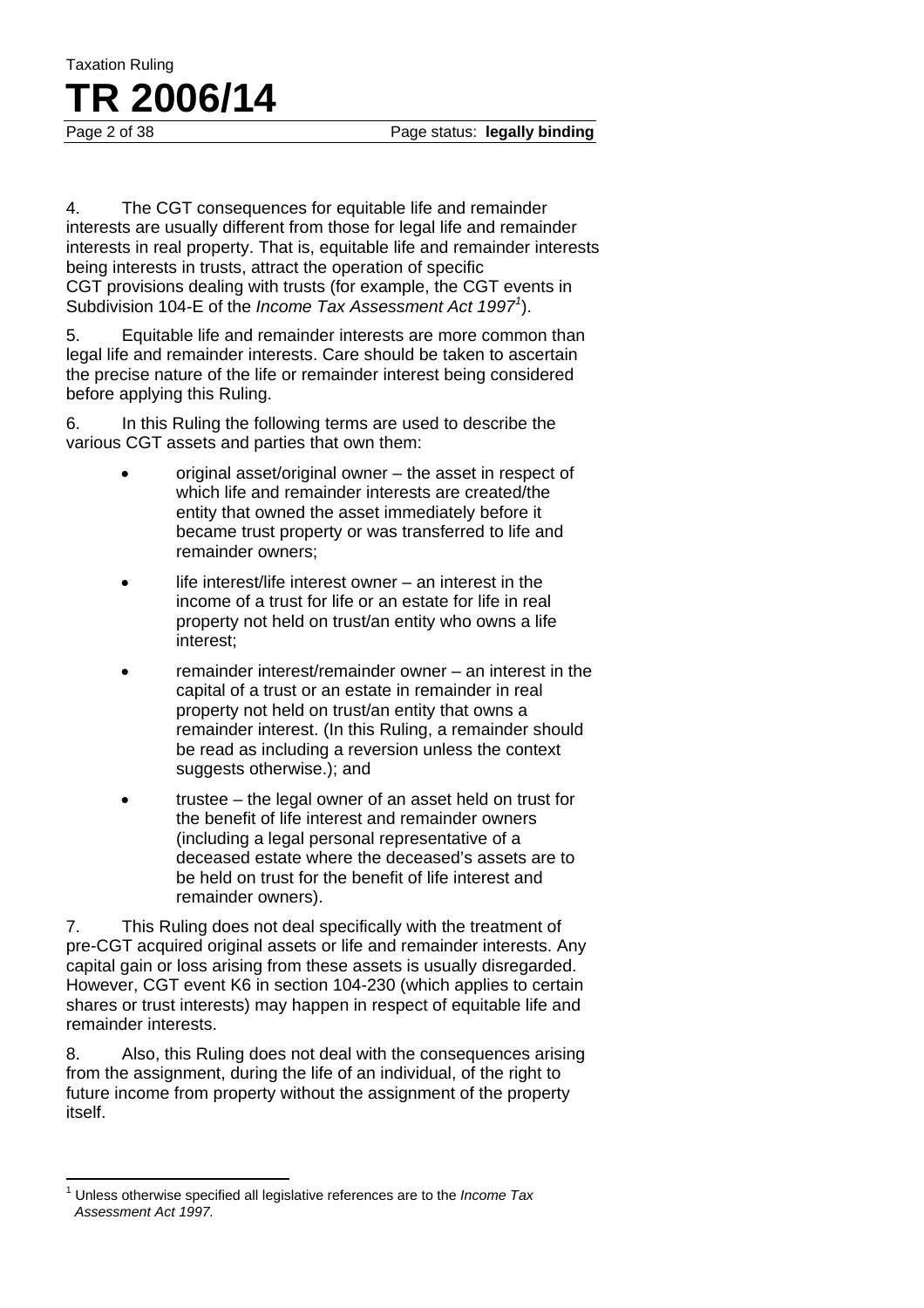Page status: **legally binding** Page 3 of 38

Taxation Ruling

TR 2006/

### **Ruling**

9. In respect of both equitable and legal interests, this Ruling considers the consequences for each affected party arising from:

- the creation of the interests;
- a disclaimer of an interest;
- the death of the person by whose life the life interest is measured; and
- other events affecting the interests.

10. Equitable interests being the most common are considered first.

#### **Equitable life and remainder interests**

#### *Creation of trust*

11. The creation of equitable life and remainder interests involves the creation of a trust over an original asset(s). There are consequences for the original owner of the asset, the trustee and the life interest and remainder owners.

#### *Consequences for original owner*

12. If a trust over an original asset is created by declaration or settlement, CGT event E1 in section 104-55 happens at the time the trust is created. The event happens if the trust was created between living persons or under the will of a deceased person.

13. The original owner of the original asset makes a capital gain if the capital proceeds from the creation of the trust are more than the cost base of the asset. They make a capital loss if those capital proceeds are less than the reduced cost base of the asset: subsection 104-55(3).

14. If no capital proceeds are received by the original owner, they are taken to have received the market value (at the time the trust is created) of the original asset. The original owner is taken to have received market value capital proceeds if the proceeds received are more or less than the market value of the original asset and the original owner and the trustee did not deal at arm's length in connection with the event: section 116-30.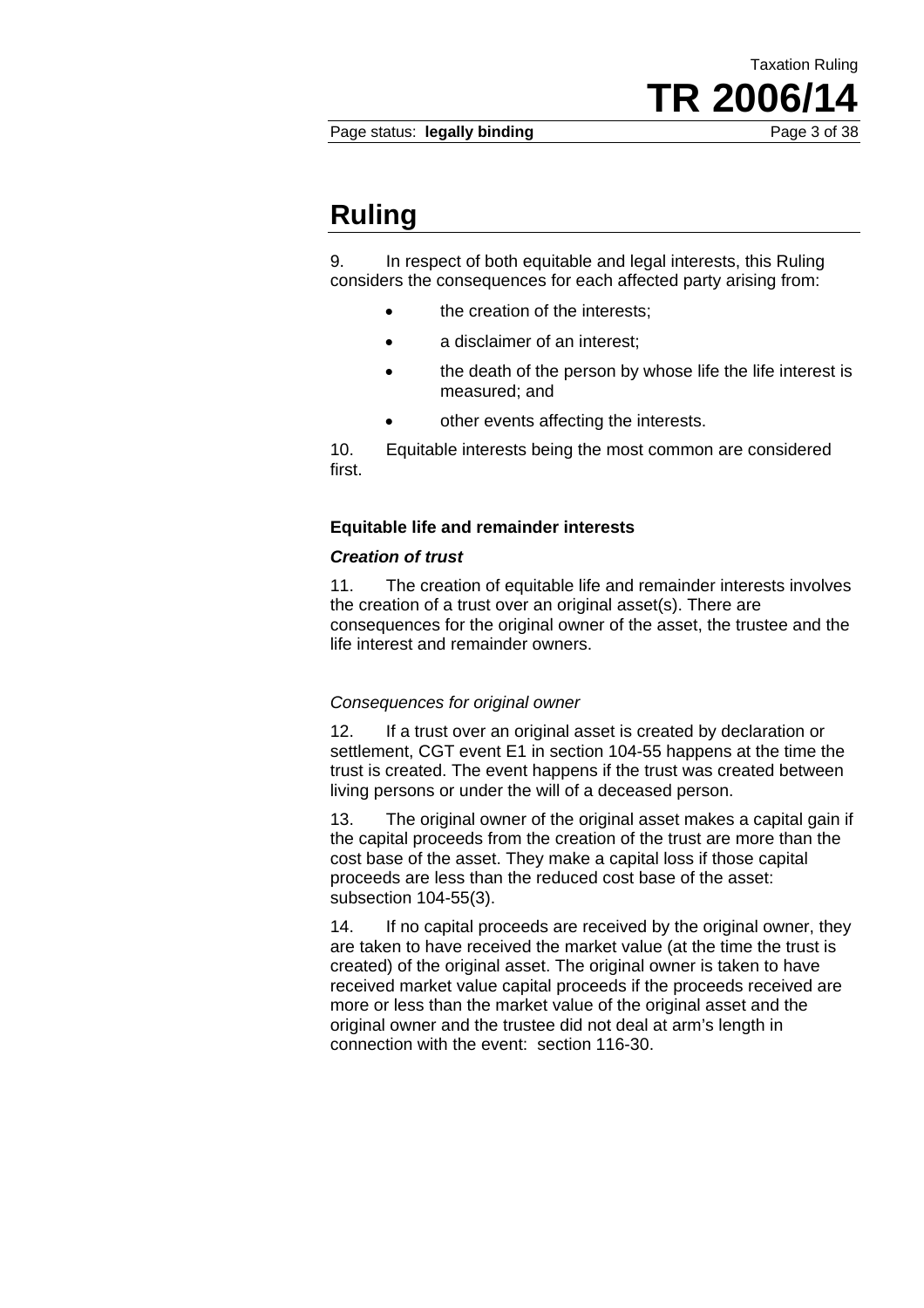Page 4 of 38 Page status: **legally binding** 

15. If the trust is created under the will of a deceased person then CGT event E1 happens when the administration of the deceased's estate in respect of the original asset is completed. Any capital gain or loss made by the deceased from the event happening is disregarded under section  $128-10.<sup>2</sup>$ 

16. If an asset is transferred to an existing trust to be held for the benefit of life interest and remainder owners, CGT event E2 in section 104-60 happens. The consequences for the original owner of that event happening are similar to those set out above in relation to CGT event E1.

#### *Consequences for trustee*

Taxation Ruling

**TR 2006/14**

17. If the trust is created *inter vivos*, the trustee acquires the original asset when the trust is created or the asset is transferred: subsection 109-5(2). The trustee's acquisition cost is the market value of the original asset at that time: subsections 104-55(4) and 104-60(4).

18. If the trust is created as a result of the death of an individual, the trustee acquires the original asset at the date of the deceased's death: subsection 128-15(2). The trustee's acquisition cost is determined under subsection 128-15(4).

19. Subsection 128-15(4) provides that assets which the deceased acquired on or after 20 September 1985 (other than trading stock and their main residence) are acquired by the trustee for an amount equal to the deceased's cost base or reduced cost base. A dwelling that was the deceased's main residence just before they died or an asset that the deceased acquired before 20 September 1985 is acquired for market value at the date of death. An asset that was part of the deceased's trading stock is acquired for an amount worked out under section 70-105.

20. The trustee may make a capital gain or loss from a CGT event happening to an original asset after it commences to be held on trust for life interest and remainder owners.

21. Importantly (in the context of this Ruling), a trustee of a trust may be able to disregard a capital gain or loss from certain CGT events happening to a dwelling occupied by an individual who was given a right to occupy the dwelling under the deceased's will: sections 118-195 and 118-210.

22. Note that the main residence exemption in Subdivision 118-B will not apply to a capital gain or loss the trustee makes from CGT events E5, E6 or E7 happening to a dwelling because those events are not relevant event for the purposes of those provisions: paragraph 118-195(2)(a). See also subsection 118-210(5).

 2 CGT event E1 does not happen when an individual dies because there is no trust created by declaration or settlement at that time. CGT event A1 happens at that time because there is a change of ownership of the deceased's assets by operation of law.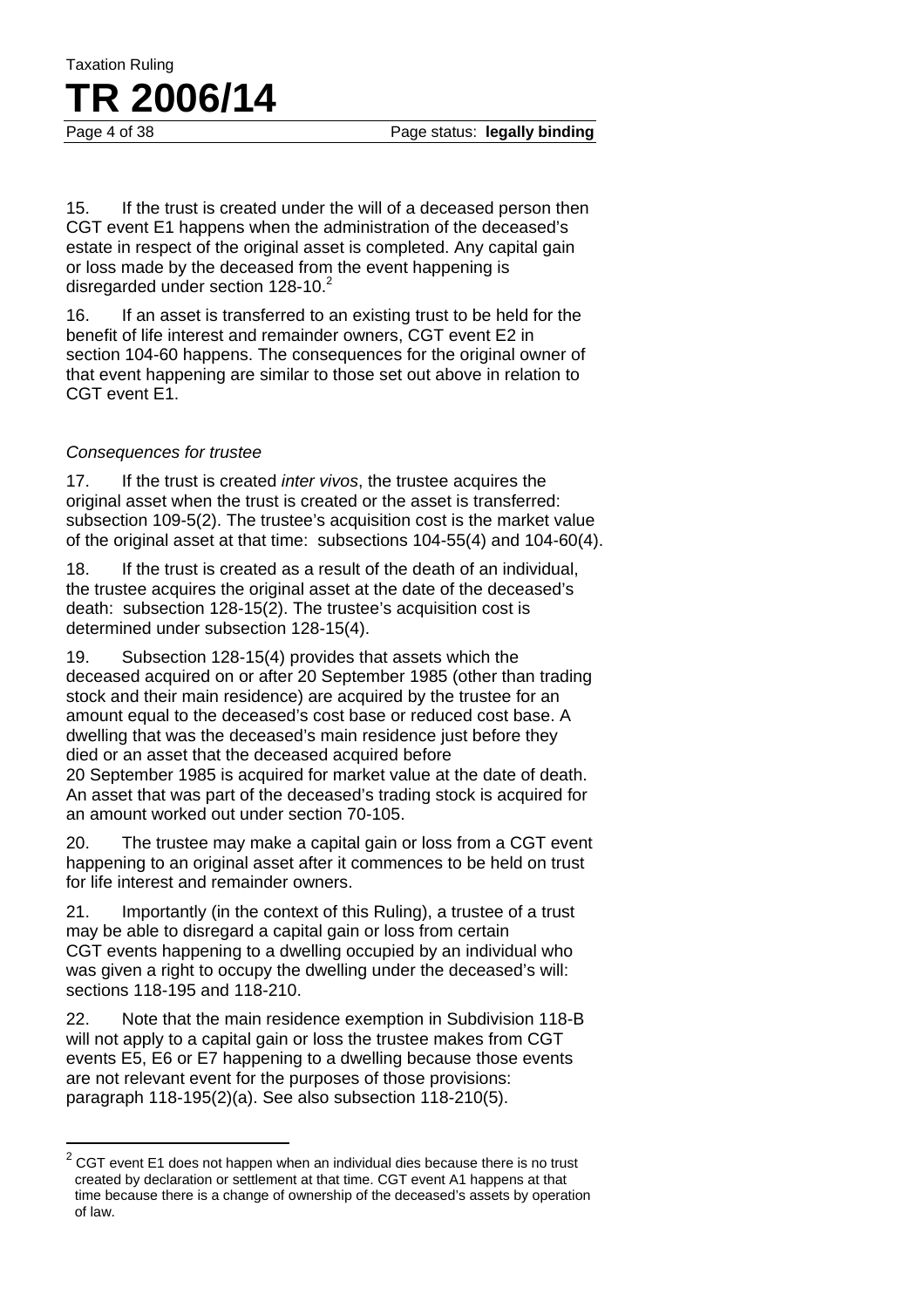#### Page status: **legally binding** Page 5 of 38

23. Any capital gain or loss the trustee makes is taken into account in working out the trustee's net capital gain or loss. A net capital gain is included in the net income of the trust in accordance with subsection 95(1) of the *Income Tax Assessment Act 1936* (ITAA 1936) and taxed in accordance with Division 6 of Part III of the ITAA 1936. (Note the alternative approaches outlined in Law Administration Practice Statement PS LA 2005/1 (GA)).

#### *Consequences for life interest and remainder owners*

24. Equitable life or remainder interests are acquired when they commence to be owned: subsection 109-5(1). The interests are not acquired pursuant to Event number E1 in the table in subsection 109-5(2) because this is only relevant to the trustee's acquisition of the original asset. Further item 3 in the table in section 109-10 does not apply to determine the time of acquisition of the interest because the trust is not a unit trust.

25. The first element of the cost base and reduced cost base of an equitable life or remainder interest is the sum of any money and the market value of any property given to acquire it: subsection 110-25(2).

26. If, as is generally the case, no money or property is given to acquire an equitable life or remainder interest, section 112-20 provides that the first element of the cost base and reduced cost base of the interest is its market value at the time it was acquired.

27. However a market value cost base cannot be obtained for an equitable life interest that arose other than as a result of someone's death) if:

- nothing is actually paid or given to acquire it; and
- it is not acquired by way of assignment from another entity.

(See item 1 in the table in subsection 112-20(3).)

28. Note that for the purpose of paragraph 112-20(1)(a), equitable life and remainder interests are considered to have been acquired as the result of CGT event E1 happening. That is, a market value acquisition cost is not denied on the basis that the interests resulted from CGT event D1 happening or no CGT event at all happening.

#### *Life interest or remainder owner disclaims interest*

29. No CGT event happens to a life interest or remainder owner in respect of the effective disclaimer of their interest.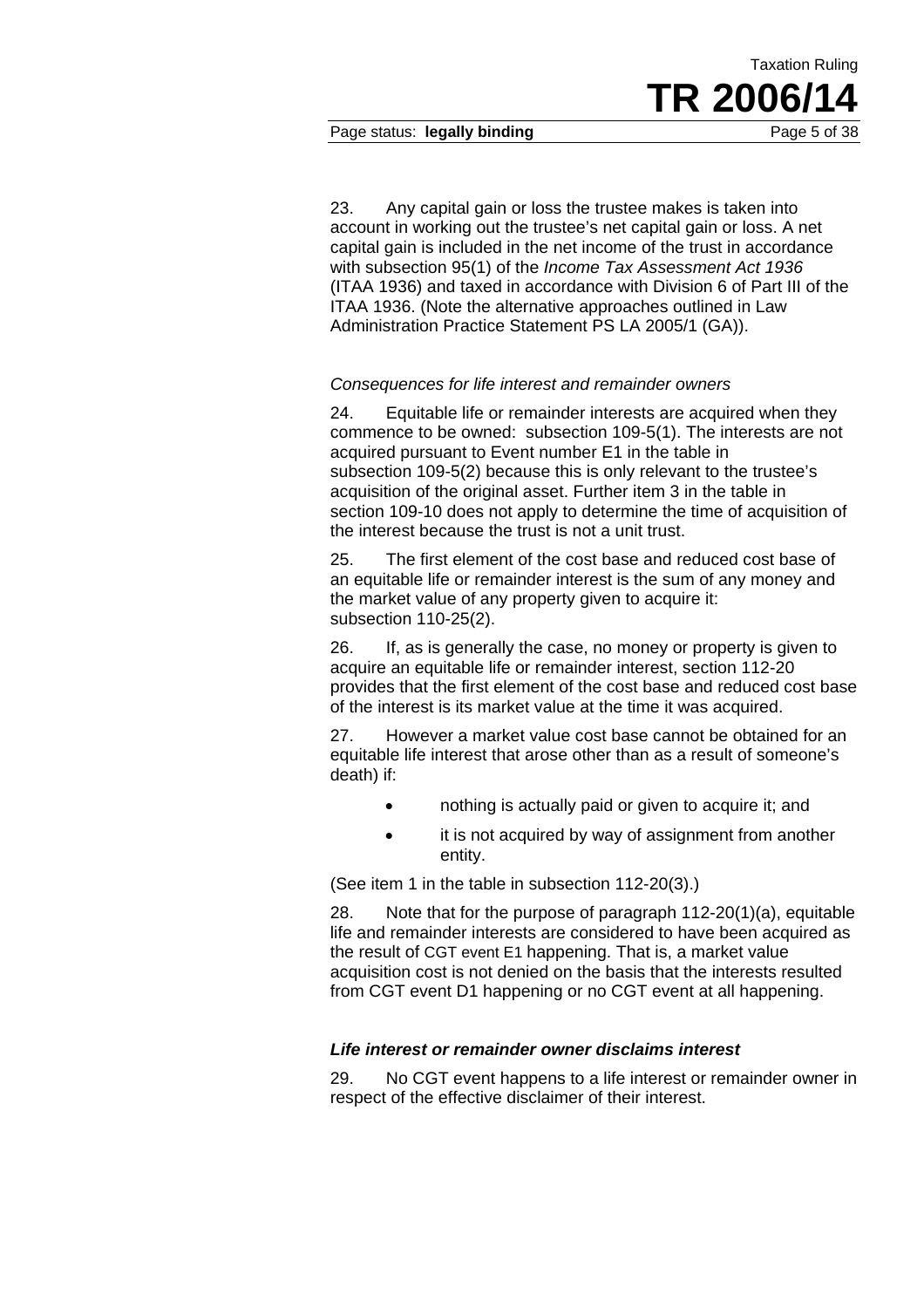Page 6 of 38 Page status: **legally binding** 

30. An effective disclaimer must be intentional and show unequivocally that the nominated life or remainder owner rejects their interest. The right to disclaim is lost if that person has engaged in positive conduct indicating an acceptance of their interest. The right may also be lost if it is not exercised within a reasonable time, in that someone who remains silent beyond the time when they may be expected to disclaim the interest may be presumed to have accepted it. If a life or remainder owner effectively disclaims their interest, they are retrospectively disentitled to it.

31. Further, if the life interest is disclaimed the CGT consequences arising from the creation of the trust may need to be reconsidered if the original owner is the owner of the remainder interest. That is, CGT event E1 will not happen if the original owner purported to create the trust by declaration (because there can be no trust if the trustee is the sole beneficiary). If the trust was created by settlement, the exception to CGT event E1 happening in paragraph 104-55(5)(a) may apply. That exception applies if the entity creating the trust is the sole beneficiary of the trust and is absolutely entitled to the trust asset as against the trustee.

32. If the remainder interest is disclaimed, the interest will vest from the beginning in the original owner (*inter vivos* trust) or residuary beneficiaries (deceased estate trust).

### *Deed of arrangement to vary terms of deceased's will*

33. Beneficiaries in a deceased estate who have been granted life and remainder interests may be dissatisfied with the provision that the deceased person made for them under their will. The beneficiaries may enter into a deed of arrangement under which they agree to share the deceased's assets rather than their life and remainder interest.

34. Assets may pass to them as a beneficiary in the estate under paragraph 128-20(1)(d). If this occurs, there will be no consequences for the life and remainder interests as the intended owners of those interests are treated as if they had not been bequeathed them.

35. A deed of arrangement will be effective for the purposes of paragraph 128-20(1)(d) provided that it is entered into:

- to settle a claim to participate in the estate; and
- any consideration given by the beneficiary consisted only of the variation or waiver of a claim to an asset or assets that formed part of the estate.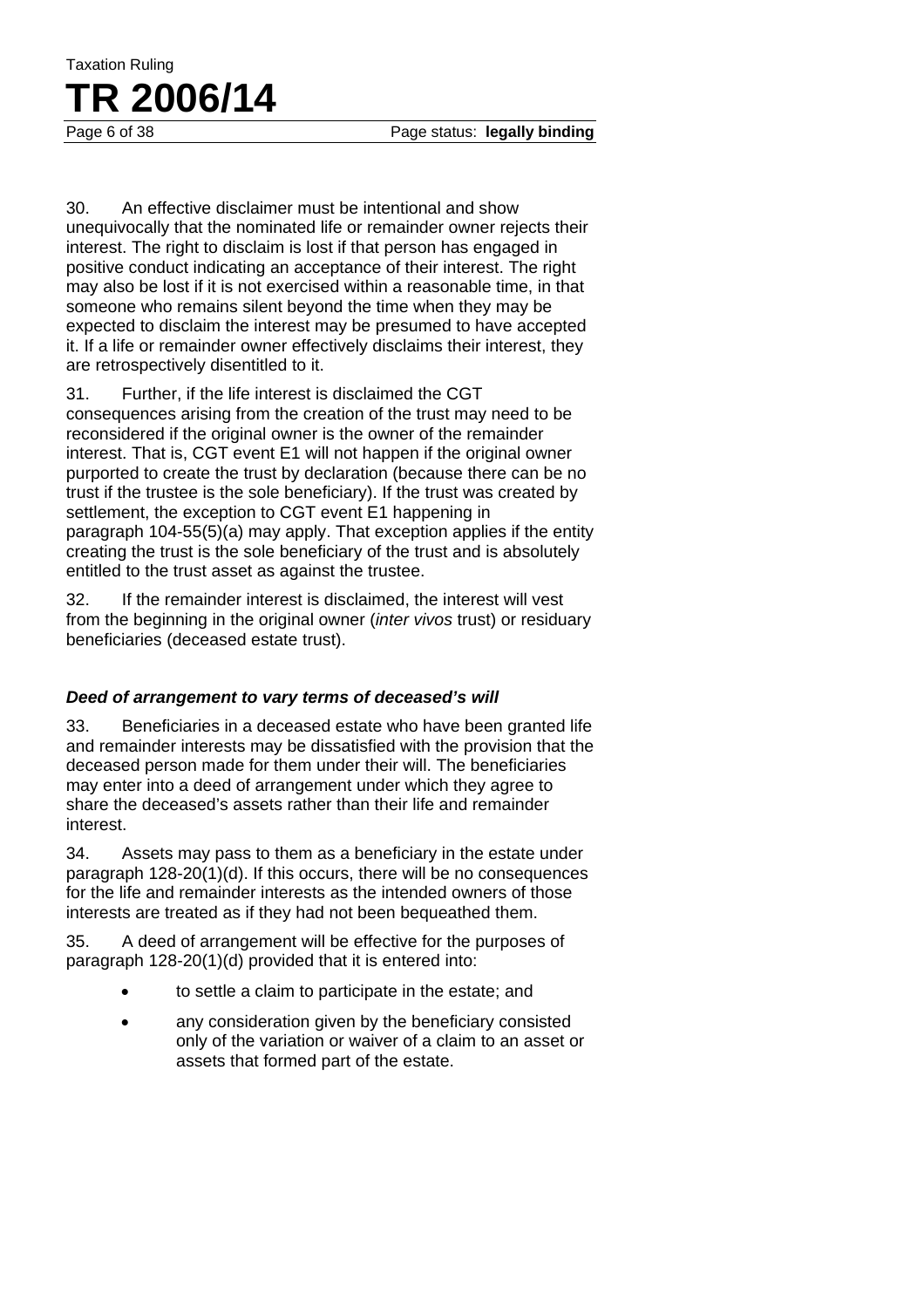Page status: **legally binding** Page 7 of 38

36. For the purposes of paragraph 128-20(1)(d) a deed of arrangement must be entered into prior to the administration of the estate being completed unless the beneficiary can demonstrate that a court would, at the time the deed was entered into, have entertained their application for family provision, or an extension of time in which to make such an application. (Paragraphs 209 to 223 of this Ruling further explain this requirement. Importantly, determining whether a Court would entertain applications such as these depends on the succession laws in each State.)

37. A taxpayer is not required to commence legal proceedings in order to establish, for the purposes of paragraph 128-20(1)(d), that they have a claim to participate in the distribution of the assets of the estate. A claim may be established by a potential beneficiary communicating to the trustee their dissatisfaction with the will.

#### *Death of person by whose life a life interest is measured*

38. The death of the person by whose life a life interest is measured will cause the life interest to end. There will be consequences for the life interest owner and there may also be consequences for the trustee and remainder owner.

#### *Consequences for life interest owner*

39. CGT event C2 in section 104-25 happens if ownership of an intangible asset ends in one of a number of ways including by satisfaction or expiry.

40. CGT event C2 happens when the asset ends: subsection 104-25(2). In the case of an equitable life interest, CGT event C2 happens when the measuring life for the life interest dies because the interest expires at that time.

41. Stroud's Judicial Dictionary (Sixth edition) defines expiry as 'for the term, to run itself out by effluxion of time, or otherwise in due course, as distinguished from being forcibly put to an end.' The ending of a life interest because of the death of the relevant individual is an example of an expiry: no deliberate action is taken to bring the interest to an end.

42. A capital gain is made from CGT event C2 happening if the capital proceeds from the ending of the asset are more than its cost base and a capital loss is made if those proceeds are less than the asset's reduced cost base: subsection 104-25(3).

43. Where no capital proceeds are received, the market value substitution rule will not apply because CGT event C2 has happened as a result of the expiry of the asset: subparagraph 116-30(3)(a)(i).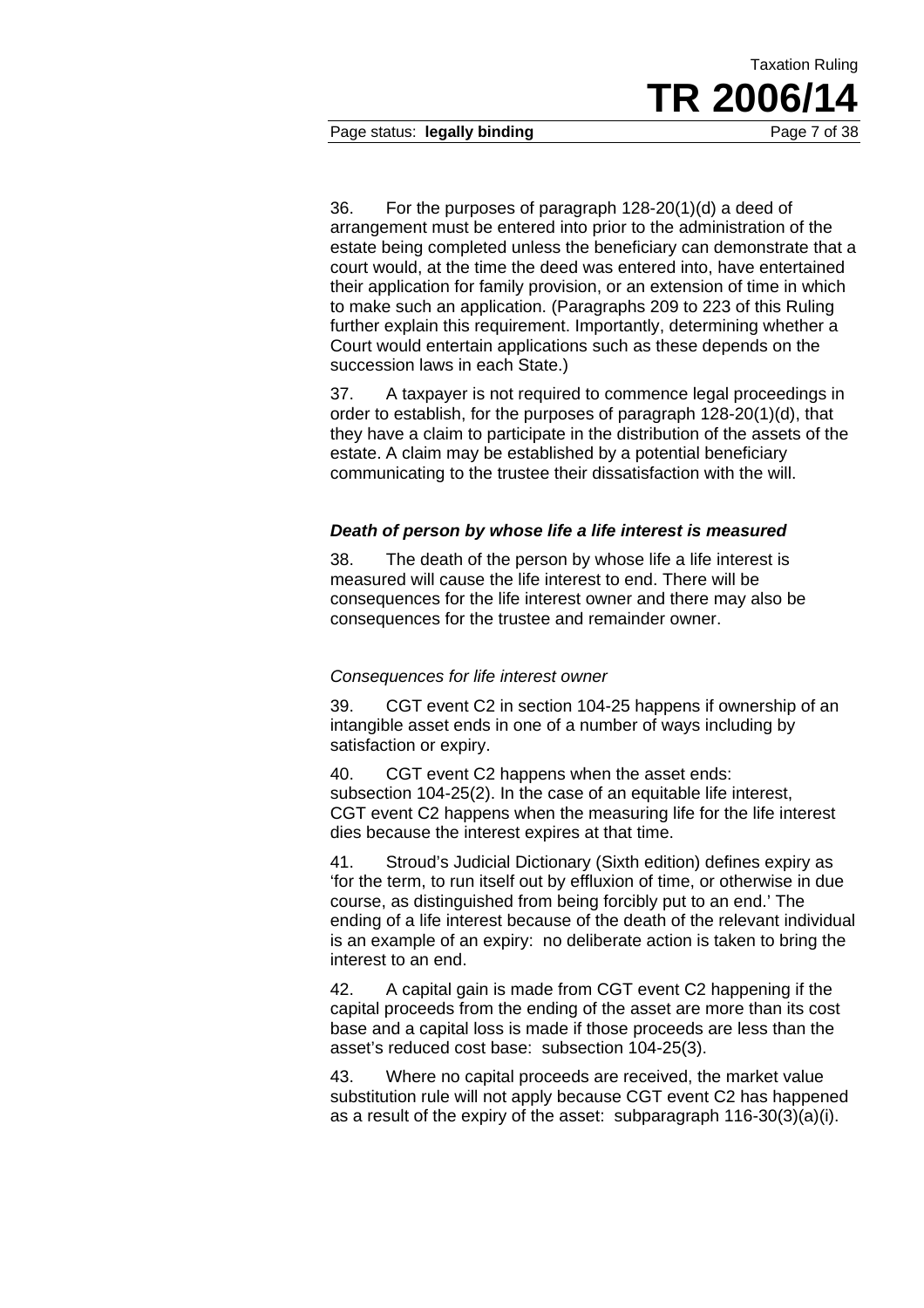44. If the life interest was measured by the life of its owner, any capital loss from CGT event C2 happening is disregarded under section 128-10. That section disregards gains and losses from CGT events that happen to assets owned by an individual as a result of their death.

#### *Consequences for trustee/remainder owner*

Taxation Ruling

**TR 2006/14**

45. If, on the ending of the life interest, the remainder owner becomes absolutely entitled, as against the trustee, to a trust asset CGT event E5 in section 104-75 may happen. $3$  The event does not happen if the trust is a unit trust or a trust to which Division 128 applies. (The extent of the exception for 'a trust to which Division 128 applies' is considered in paragraphs 77 to 81 of this Ruling. Note that the exception requires more than the existence of a trust that was created by a deceased person.)

46. CGT event E5 can have consequences for both the trustee and the remainder owner.

47. The trustee makes a capital gain from the event happening in respect of each trust asset if the market value of the asset (at the time the remainder owner becomes absolutely entitled to it) is more than its cost base. The trustee makes a capital loss if that market value is less than the asset's reduced cost base: subsection 104-75(3).

48. Any capital gain or loss from CGT event E5 happening to the trustee is taken into account in working out the trustee's net capital gain or loss. A net capital gain is included in the net income of the trust in accordance with subsection 95(1) of the ITAA 1936 and taxed in accordance with Division 6 of Part III of the ITAA 1936. (Note the alternative approaches outlined in Law Administration Practice Statement PS LA 2005/1 (GA).)

49. The remainder owner makes a capital gain if the market value of the asset at the time they become absolutely entitled to it is more than the cost base of their interest in the trust capital to the extent it relates to the asset. They make a capital loss if the market value is less than the reduced cost base of the interest in the trust capital to the extent it relates to the asset: subsection 104-75(5).

50. However, if the remainder owner did not pay anything to acquire their interest in the trust capital and did not acquire it by assignment, then any capital gain or loss the remainder owner makes will be disregarded: paragraph 104-75(6)(a). In the context of this provision, expenditure means actual expenditure not an amount which the remainder owner may be taken to have paid because of the operation of sections 112-15 and 112-20.

 $\overline{a}$  $3$  If there are two or more remainder owners they would not usually become absolutely entitled to the trust assets on the death of the life interest owner, unless the assets were fungible and certain other requirements were met: see Taxation Ruling TR 2004/D25.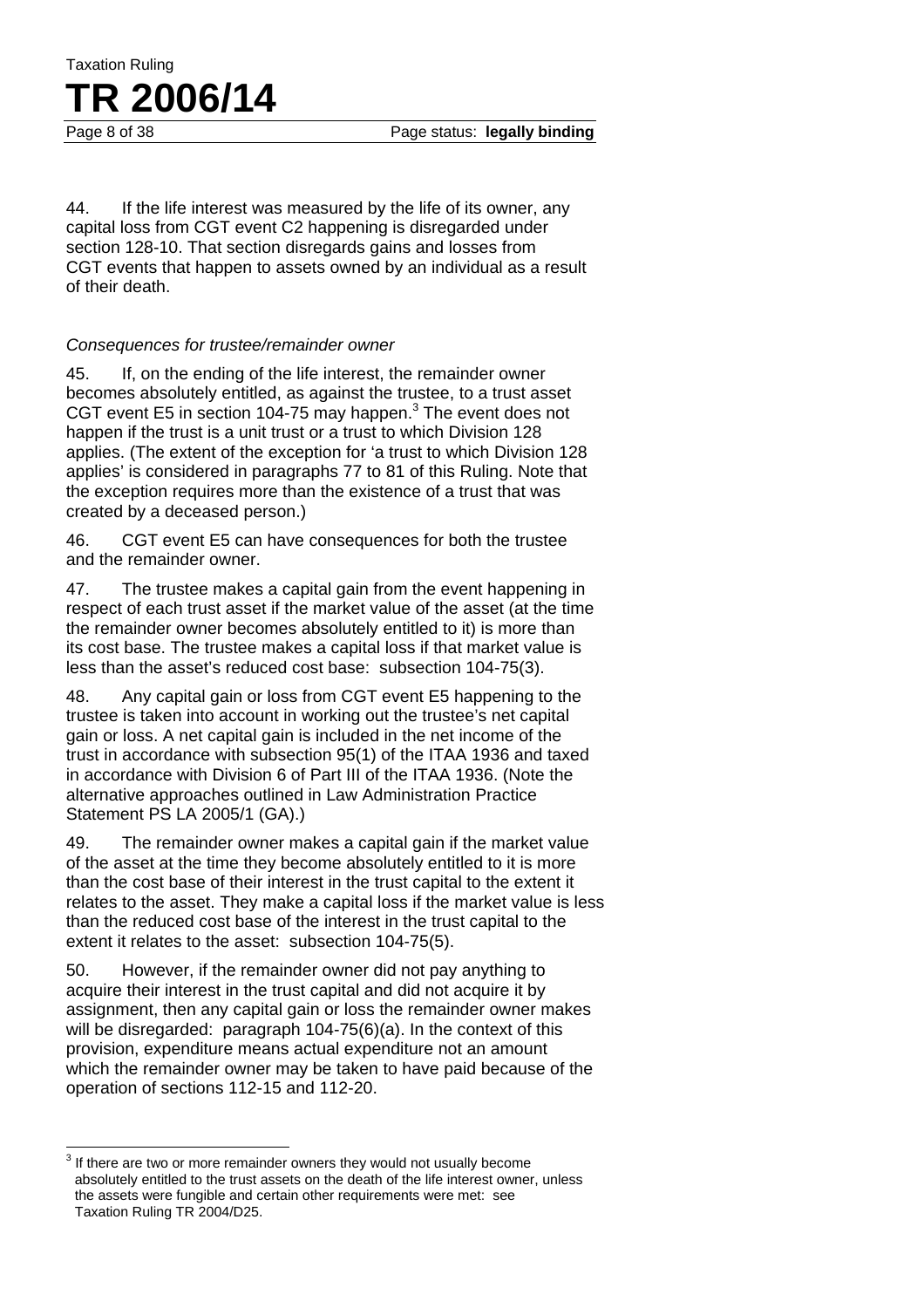Page status: **legally binding** Page 9 of 38

51. The life interest and remainder owners may request the trustee to bring the trust to an end and transfer the trust assets to one or to both of them.4

#### *Transfer of asset to life interest owner*

52. CGT event E6 in section 104-80 happens if the trustee of a trust (except a unit trust or a trust to which Division 128 applies) disposes of a CGT asset of the trust to a beneficiary in satisfaction of the beneficiary's right, or part of it, to receive income from the trust. (The extent of the exception for 'a trust to which Division 128 applies' is considered in paragraphs 77 to 81 of this Ruling. Note that the exception requires more than the existence of a trust that was created by a deceased person.)

53. If CGT event E6 happens there are consequences for the trustee and for the life interest owner.

54. The trustee makes a capital gain from CGT event E6 if the market value (at the time of the event) of the asset disposed of is more than its cost base. The trustee makes a capital loss if that market value is less than the asset's reduced cost base: subsection 104-80(3).

55. Any capital gain or loss from CGT event E6 happening to the trustee is taken into account in working out the trustee's net capital gain or loss. A net capital gain is included in the net income of the trust in accordance with subsection 95(1) of the ITAA 1936 and taxed in accordance with Division 6 of Part III of the ITAA 1936. (Note the alternative approaches outlined in Law Administration Practice Statement PS LA 2005/1 (GA).)

56. The life interest owner makes a capital gain from CGT event E6 if the market value of the asset they acquire from the trustee is more than the cost base of their right to income (that is, their life interest). They make a capital loss if the market value of the asset is less than the reduced cost base of the life interest: subsection 104-80(5).

57. Unlike the case for a capital gain or capital loss from a remainder interest, a capital gain or capital loss made by a life interest owner is not disregarded merely because the interest was acquired (other than by way of assignment) for no actual expenditure.

 $\overline{a}$ 4 Meagher, RP and Gummow, WMC, 1997, *Jacobs' law of trusts in Australia*, 6<sup>th</sup> edition, Butterworths, Sydney, paragraph 2308.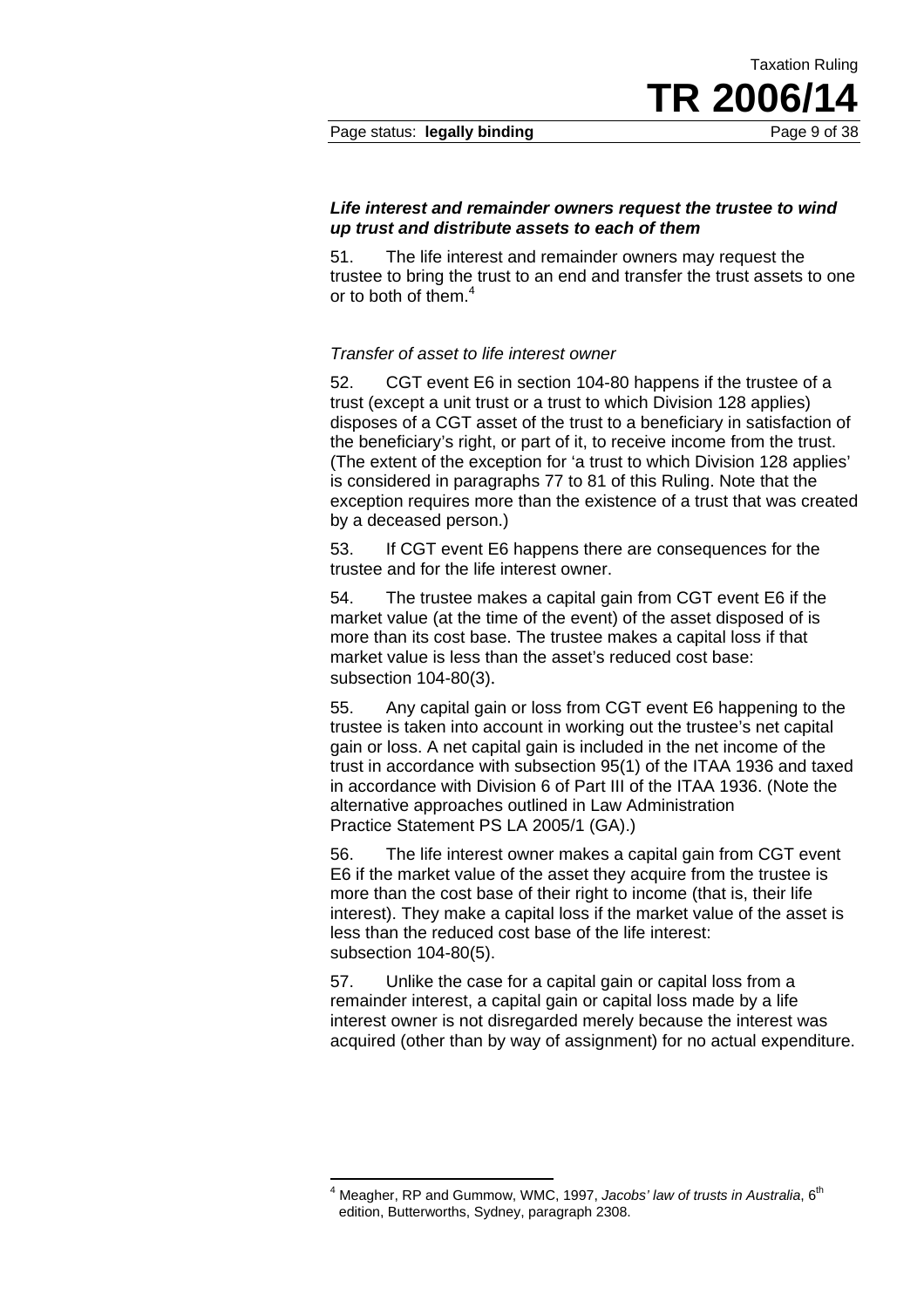Page 10 of 38 Page status: **legally binding** 

58. The main residence exemption in section 118-110 cannot apply to disregard a capital gain or loss that a life interest owner makes from the ending of their interest (even where that interest entitled them to occupy a property) because CGT event E6 is not an event which attracts the operation of the main residence exemption: paragraph 118-110(2)(a).

#### *Transfer of asset to remainder owner*

59. CGT event E7 in section 104-85 happens if the trustee of a trust (except a unit trust or a trust to which Division 128 applies) distributes an asset to a remainder owner in satisfaction of their interest in the trust capital.

60. The extent of the exception for 'a trust to which Division 128 applies' is considered in paragraphs 77 to 81 of this Ruling. (Note that the exception requires more than the existence of a trust that was created by a deceased person.)

61. If CGT event E7 happens there may be CGT consequences for both the trustee and the remainder owner.

62. The trustee makes a capital gain if the market value of the asset at the time of the disposal is more than its cost base. The trustee makes a capital loss if that market value is less than the asset's reduced cost base: subsection 104-85(3).

63. Any capital gain or loss from CGT event E7 happening is taken into account in working out the trustee's net capital gain or loss. A net capital gain is included in the net income of the trust in accordance with subsection 95(1) of the ITAA 1936 and taxed in accordance with Division 6 of Part III of the ITAA 1936. (Note the alternative approaches outlined in Law Administration Practice Statement PS LA 2005/1 (GA).)

64. The remainder owner makes a capital gain if the market value of the asset at the time of the disposal is more than the cost base of the remainder interest or the part of it being satisfied. They make a capital loss if that market value is less than the reduced cost base of that interest or part: subsection 104-85(5).

65. However, any capital gain or loss the remainder owner makes is disregarded if they acquired their trust interest (except by way of an assignment from another entity) for no expenditure: paragraph 104-85(6)(a). In the context of this provision, expenditure means actual expenditure not an amount which the remainder owner

may be taken to have paid because of the operation of sections 112-15 and 112-20.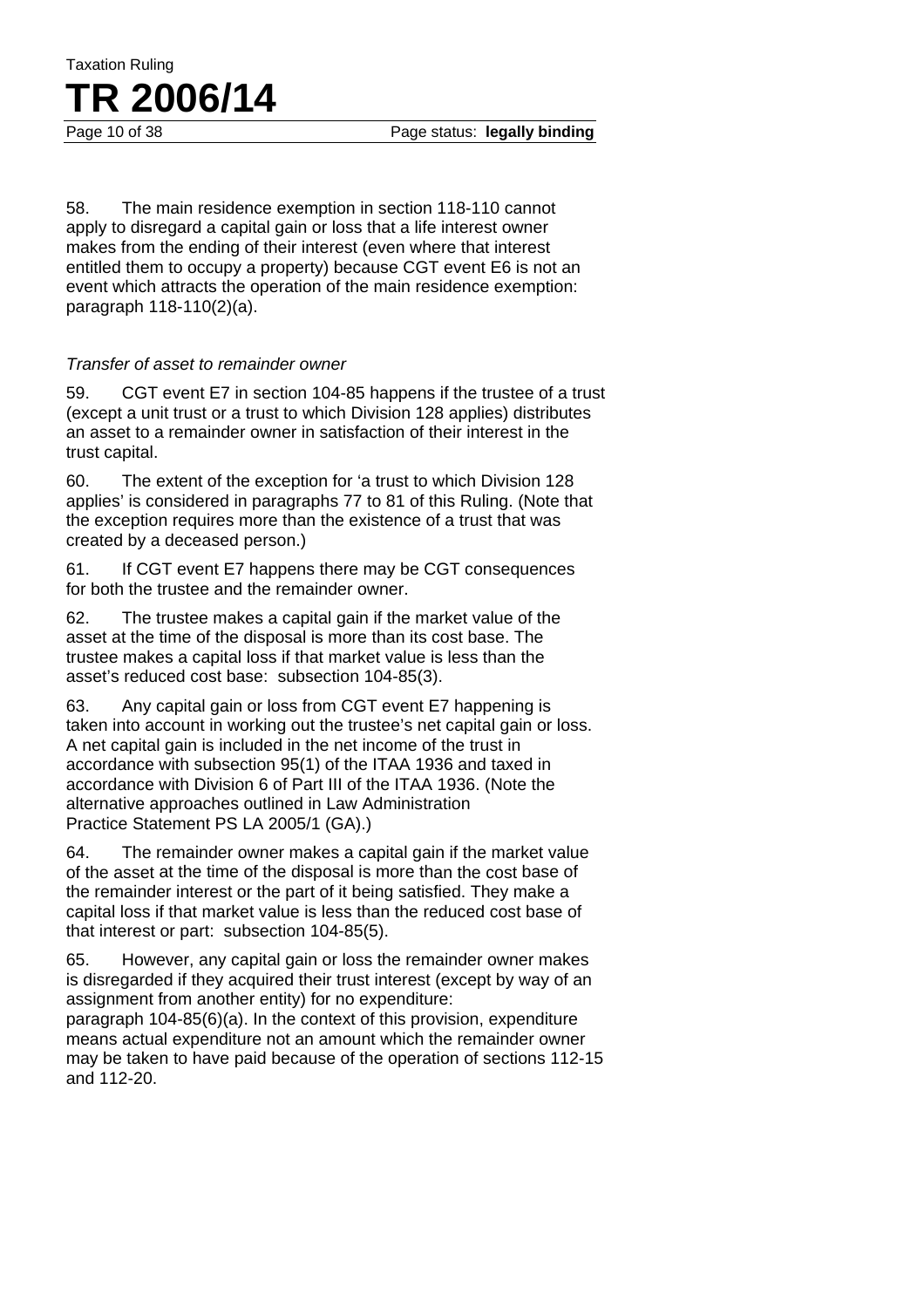#### Page status: **legally binding** Page 11 of 38

#### *Dealings between life interest and remainder owners*

66. If a life interest or remainder owner surrenders or releases their interest CGT event A1 (in section 104-10) rather than CGT event C2 (in section 104-25) happens. The Commissioner considers that CGT event A1 is the applicable event, as there is a change of ownership of the interest from one party to the other, rather than a mere ending of it.

67. Whether the surrender of a life interest constitutes a conveyance of that interest was considered in *Platt and others v. Commissioners of Inland Revenue* (1953) 46 TC 418*.* The Court held that deeds, described as deeds of surrender and release operated as conveyances or transfers of the life interests which were the subject of the deed:

> It seems to me to be, on principle, perfectly plain that these documents… did operate as voluntary dispositions *inter vivos*; they had the effect of accelerating or bringing into operation interests which, but for their execution, would not have existed .... I think they were conveyances or transfers, and no less so because they have chosen to be described as surrenders or releases or deeds, or by any other name; they did in fact operate as voluntary dispositions *inter vivos*, and if authority be required for that proposition it is undoubtedly to be found in the case … *Stanyforth v. Commissioners of Inland Revenue* [1930] AC 339.

68. If the surrender or release is for no capital proceeds the market value substitution rule in subsection 116-30(1) applies to determine the amount of capital proceeds from the event.

69. If capital proceeds are given for the surrender, the market value substitution rule applies if those proceeds are more or less than the market value of the interest surrendered and the parties did not deal at arm's length: subsection 116-30(2).

70. The party acquiring the interest may be taken to have paid market value if no expenditure is given to acquire it or they did not deal at arm's length in relation to the acquisition: subsection 112-20(1).

#### *Dealings between life interest owner and third party*

71. CGT event A1 in section 104-10 happens if a life interest owner sells or otherwise assigns their life interest to a third party. The life interest owner makes a capital gain if the capital proceeds from the disposal are more than the cost base of their interest in the trust. They make a capital loss if those capital proceeds are less than the reduced cost base of the trust interest. See subsection 104-10(4).

72. If the assignment occurs for no capital proceeds or, if the capital proceeds are more or less than the market value and the parties are not dealing at arm's length, then the market value substitution rule in section 116-30 will apply to determine the capital proceeds from the event.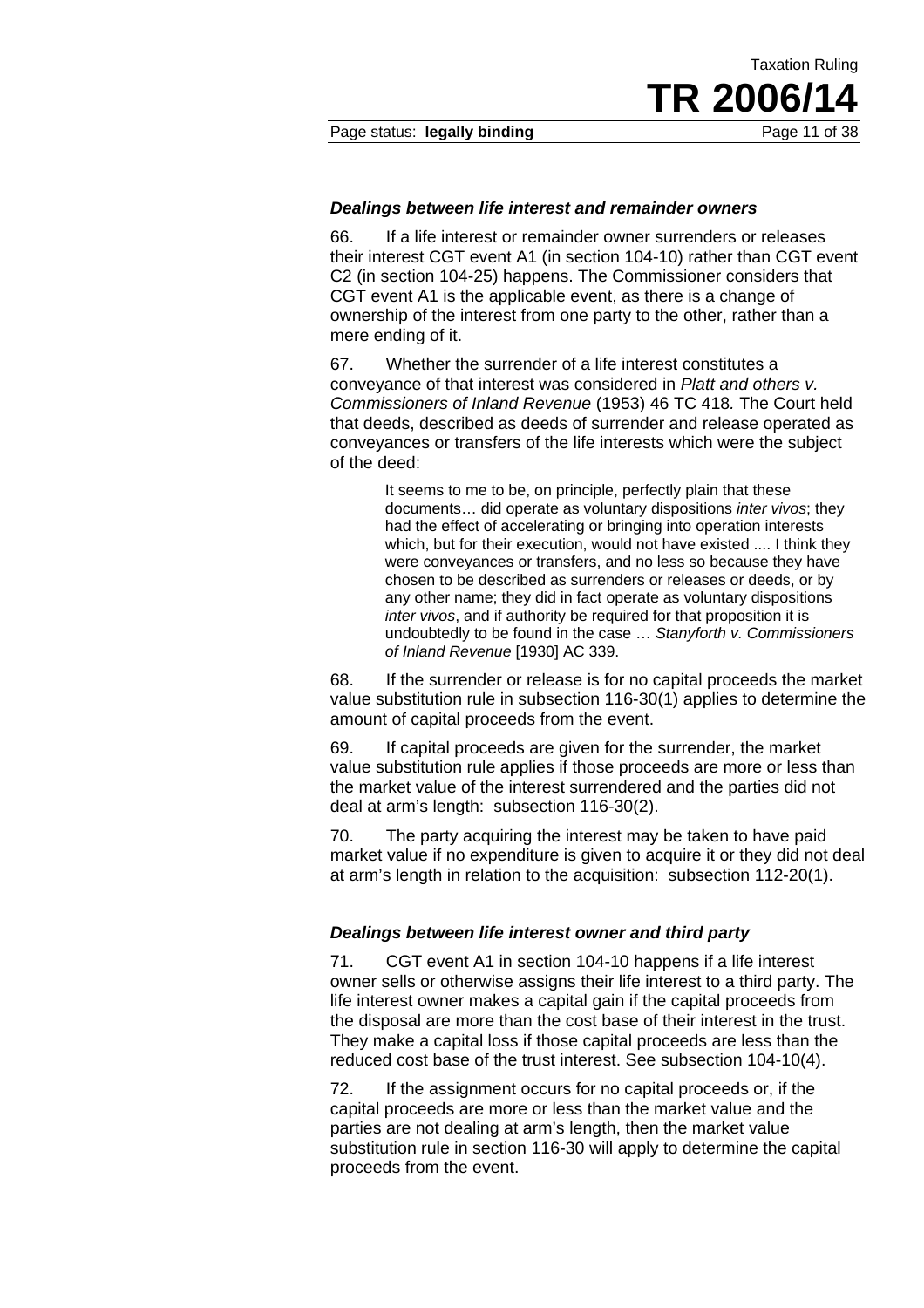Page 12 of 38 Page status: **legally binding** 

#### *Dealings between remainder owner and third party*

Taxation Ruling

**TR 2006/14**

73. CGT event E8 in section 104-90 happens if a remainder owner disposes of a post-CGT acquired interest in the capital of a trust (except a unit trust or a trust to which Division 128 applies) provided they:

- did not give any money or property to acquire their remainder interest; and
- did not acquire it by assignment.

(The extent of the exception for 'a trust to which Division 128 applies' is considered in paragraphs 77 to 81 of this Ruling. Note that the exception requires more than the existence of a trust that was created by a deceased person.)

74. If CGT event E8 happens the remainder owner calculates their capital gain in accordance with the method statement in section 104-95. They calculate their capital loss in accordance with the method statement in section 104-100.

75. If no capital proceeds are received from the disposal or, if the capital proceeds are more or less than the market value of the interest and the parties are not dealing at arm's length, the market value substitution rule will apply: section 116-30. The interest that is relevant for the purposes of CGT event E8 is the interest in the trust capital (that is, the remainder interest), not the interest in the underlying assets: subsection 116-30(4).

76. If CGT event E8 does not happen because the remainder owner paid to acquire their interest or acquired it by way of assignment, then CGT event A1 in section 104-10 happens when the interest is disposed of to the third party.

#### *Scope of exception in CGT events E5 to E8: 'trust to which Division 128 applies'*

77. CGT events E5 to E8 (in sections 104-75 to 104-100) contain an exception for trusts 'to which Division 128 applies'. If the exception applies, the Commissioner takes the view that it is not necessary to consider whether any other CGT event has happened.

78. Division 128 does not appear to apply to trusts. It contains rules about the passing of an asset from a deceased individual's legal personal representative to a beneficiary in the estate.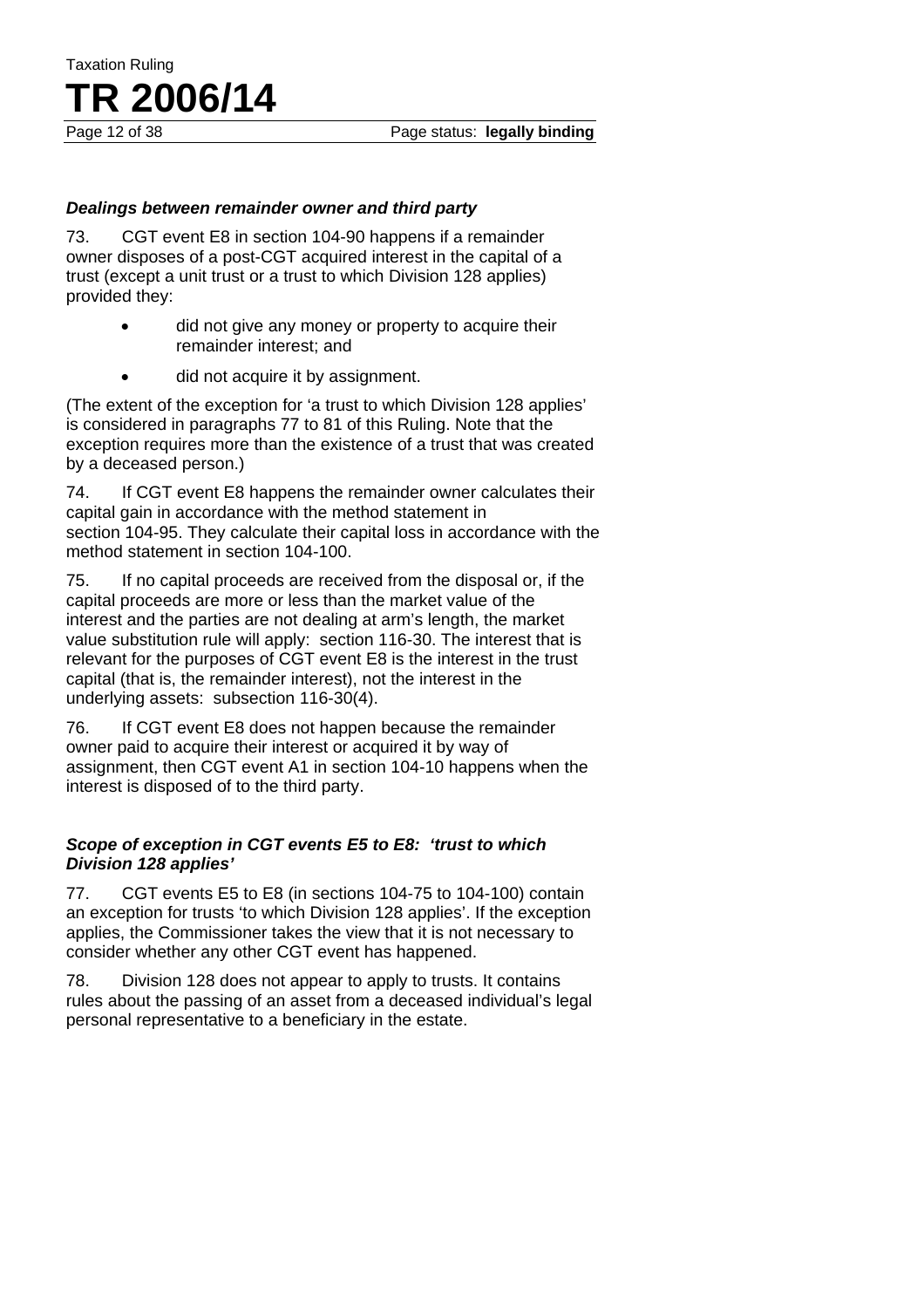#### Page status: **legally binding** Page 13 of 38

79. In the context of CGT events E5, E6 and E7, the exception will apply if, as part of the administration of a deceased estate, an asset the deceased owned when they died passes to a beneficiary in accordance with section 128-20. (Note that in certain circumstances where an asset passes to a beneficiary the Commissioner treats the trustee of a testamentary trust in the same way as he treats a legal personal representative: Law Administration Practice Statement PS LA 2003/12).

80. CGT event E8 does not involve the passing of any asset to a beneficiary – it happens if a beneficiary disposes of their interest in trust capital. The exception to CGT event E8 will therefore apply if, during the administration of a deceased individual's estate, a beneficiary disposes of their interest in trust capital. The exception applies however only to the extent that trust assets owned by the deceased when they died might pass to the beneficiary, that is these assets are excluded when calculating the trusts net asset amount or reduced net asset amount under subsections 104-95(2) and 104-100(2).

81. Paragraphs 197 to 208 of this Ruling explain the Commissioner's view about the meaning of the words 'a trust to which Division 128 applies'.

### *Application of section 118-20*

82. If both the trustee and life or remainder owner make a capital gain from CGT event E5, E6 or E7 happening, the anti-overlap rule in section 118-20 can apply to reduce the relevant interest owner's capital gain by the amount of the trust capital gain included in their assessable income under a provision of Division 6 of Part III of the ITAA 1936 (for example section 97 of the ITAA 1936).

83. Subsection 118-20(1) relevantly provides:

A capital gain you make from a CGT event is reduced if, because of the event, a provision of this Act (outside of this Part) includes an amount (for any income year) in your assessable income or exempt income.

84. Section 118-20 is not precluded from applying merely because the CGT event has happened to two different parties (that is, the trustee and the beneficiary). In addition, the fact that an amount equal to the amount included in assessable income under section 97 of the ITAA 1936 is deducted from the remainder owner's assessable income for the purposes of applying the rules in Subdivision 115-C does not prevent the anti-overlap rule in section 118-20 from applying.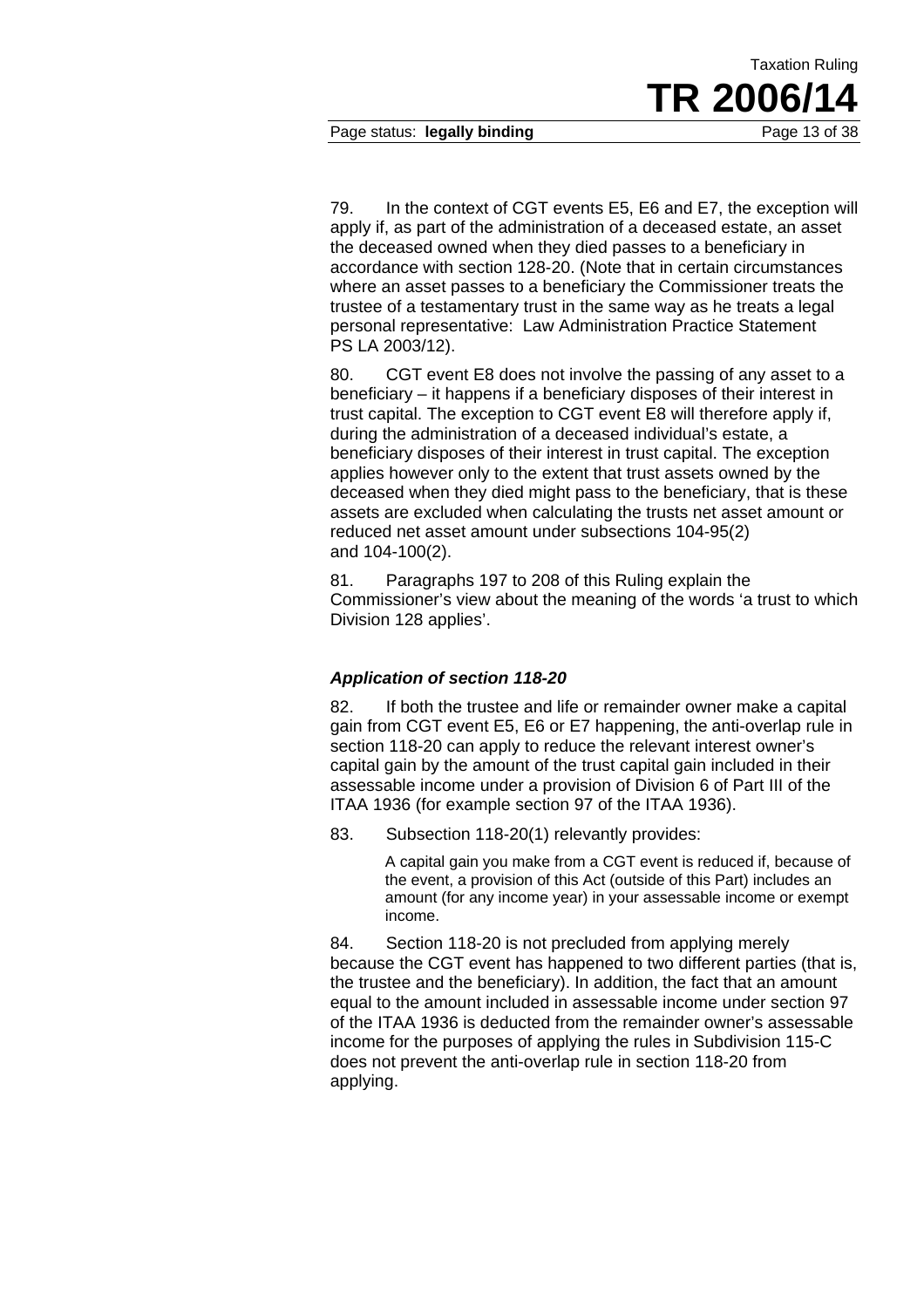#### Page 14 of 38 Page status: **legally binding**

#### **Legal life and remainder interests**

**TR 2006/14**

Taxation Ruling

85. Bringing a legal life interest into existence involves a disposal of part of an existing CGT asset in a similar way to the disposal of a percentage interest in it. The part of the original asset that is not disposed of to the life interest owner is the legal remainder interest.<sup>5</sup>

#### *Granting an interest inter vivos*

86. CGT event A1 in section 104-10 happens if an original owner of real property disposes of a legal life interest to another person, that is, there is a change of ownership of part of the original asset from the original owner to the life interest owner.

87. The original owner makes a capital gain from the disposal if the capital proceeds from the event exceed the portion of the cost base of the original asset attributable to the carved out asset that becomes the life interest. They make a capital loss if the capital proceeds are less than that part of the reduced cost base of the original asset.

88. The market value substitution rule in section 116-30 applies to determine the capital proceeds if:

- no capital proceeds are received for the disposal of the life interest; or
- the proceeds are more or less than the market value of the interest and the original owner and life interest owner did not deal with each other at arm's length.

89. Subsections 112-30(2) and (3) contain cost base rules that apply if, a CGT event happens to some part only of an asset. Specifically, the cost base of that part of the asset to which the CGT event happens is worked out using the following formula:

> cost base of asset  $\times$  capital proceeds from CGT event capital proceeds from CGT event + market value of the remaining part of the asset

90. The reduced cost base is worked out similarly.

91. A disposal of the remainder interest also results in CGT event A1 happening. The original owner determines the cost base of the remainder in accordance with the apportionment rule in subsection 112-30(4).

 $\overline{a}$  $5$  The distinction between legal life and remainder interests and equitable life and remainder interests is explained in further detail at paragraphs 187 to 193 of this Ruling.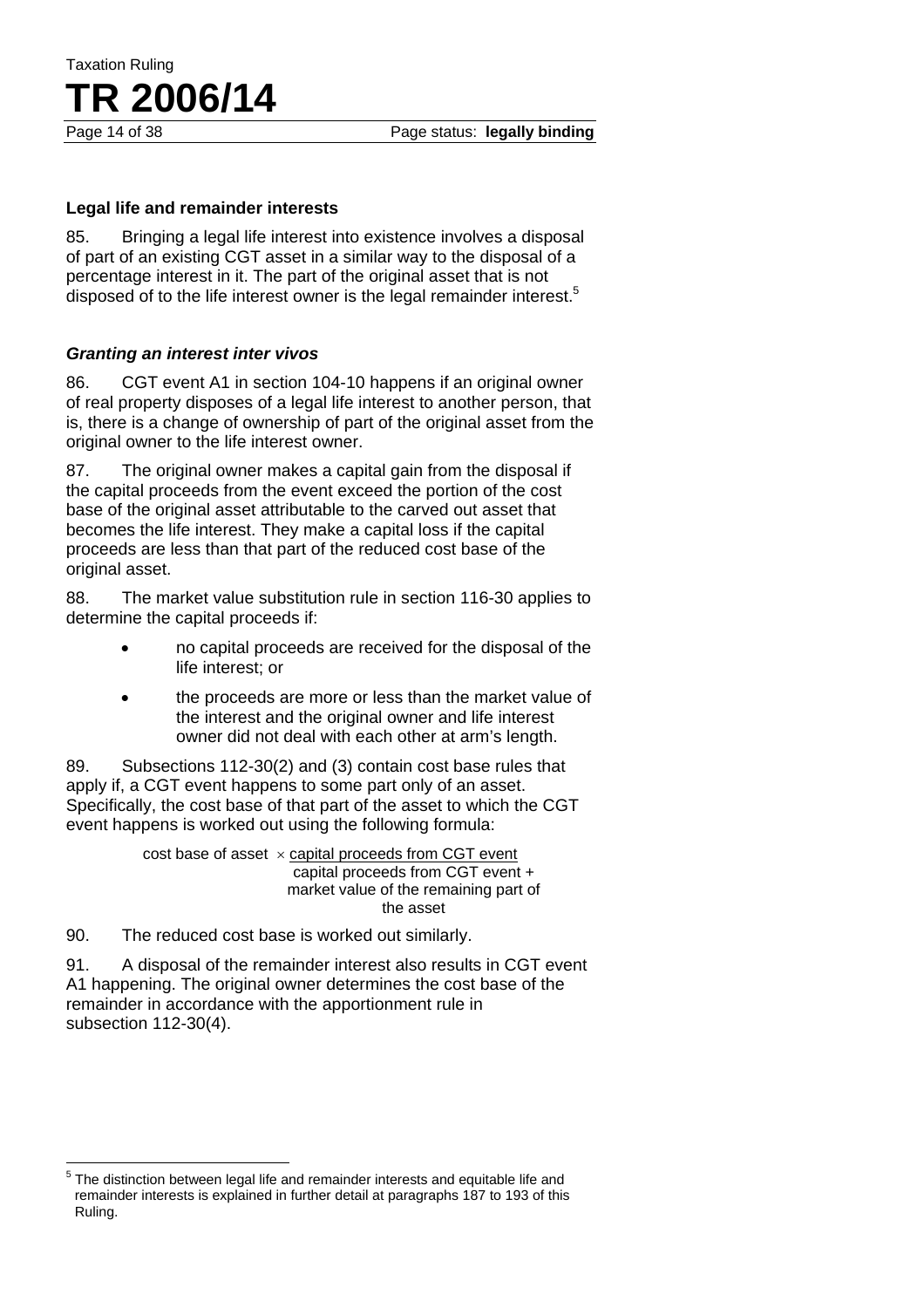#### Page status: **legally binding** Page 15 of 38

92. Commentators<sup>6</sup> have suggested that section 160ZI of the ITAA 1936 (the ITAA 1936 equivalent to subsections 112-30(2)-(4)) could not operate where an asset was disposed of in separate parts and no part was retained by the original owner. They argue that in these circumstances there is no part of the asset that remains undisposed of (or in the context of subsection 112-30(2) it is not the case that a CGT event happened to part of the asset, but not to the remainder of it).

93. However, the Commissioner takes the view that both the original and rewritten provisions do operate to apportion the cost base of the original asset to the legal life and remainder interests. The disposals of the life and remainder interests do not occur simultaneously. The disposal of the life interest must, as a matter of law, precede that of the remainder (that is, the law cannot recognise a remainder without the corresponding life interest). Accordingly, at the instant that the life interest is disposed of, the remainder is undisposed of and therefore a CGT event has happened to part of the asset but not to all of it.

94. The life interest and remainder owners acquire their respective interests at the time CGT event A1 happens to the original owner: subsection 109-5(2). If no money or property was given to acquire the interest, or the life interest or remainder owner did not deal at arm's length with the original owner in relation to the acquisition of the interest and the total market value of money or property given was not the same as the market value of the interest, its first element of the cost base and reduced cost base is its market value at the time of acquisition: section 112-20.

#### *Granting an interest under the will of a deceased person*

95. In some cases an individual may, by will, give legal life and remainder interests in land that they owned when they died. In these circumstances, the deceased's legal personal representative is taken to have acquired the original asset on the date of the deceased's death, for an amount determined by reference to the table in subsection  $128-15(4)$ .

96. CGT event E6 in section 104-80 and CGT event E7 in section 104-85 do not happen when the trustee transfers a legal life and remainder interest to the beneficiaries in accordance with the deceased's will because of the exception for trusts to which Division 128 applies.

 6 See for example Barkoczy, S and Cussen, P, 'Capital gains tax and the grant of life and remainder interests under wills: the debate between the creation and part disposal views', *Australian Tax Review*, 1993, Volume 22, 209 at 223-224. 7

Note the legal personal representative will acquire the asset for its market value if the deceased acquired it before 20 September 1985: subsection 128-15(4).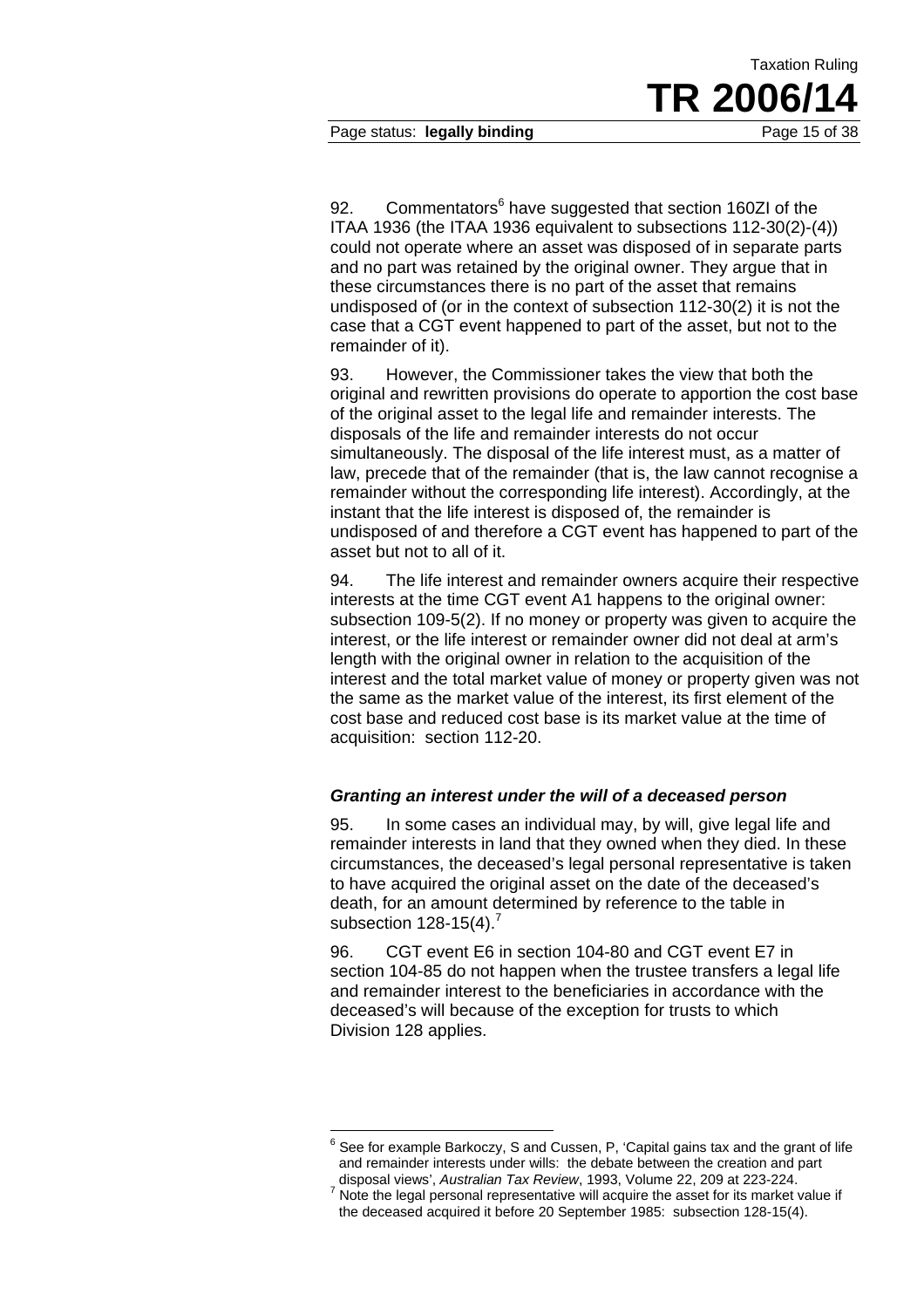Page 16 of 38 Page status: **legally binding** 

97. Further, no other CGT event is considered to happen as a result of the transfers by the legal personal representative to the life interest and remainder beneficiaries. That is, a specific exception to CGT events E6 and E7 having applied, it is not considered appropriate to apply CGT event A1.

98. While any capital gain or capital loss the legal personal representative would make from CGT event A1 happening would be disregarded by subsection 128-15(3), there is no provision to disregard capital gains or capital losses that the life interest or remainder owners may make in respect of the ending of their trust interest.<sup>8</sup>

99. The life interest and remainder owners acquire their interests in the property at the date of death based on a reasonable apportionment of the legal personal representative's cost base and reduced cost base: subsections 128-15(4) and (5). This is no difference in principle from what happens when other interests in an estate asset pass to beneficiaries. An apportionment based on the relative market values of the interests created would be considered reasonable.

#### *Disclaimer of legal life or remainder interest*

100. If a legal life or remainder interest is transferred to a person, the property vests immediately in that person even if they have no knowledge of the transfer, subject to their right to disclaim it when later informed of the transfer to them.<sup>9</sup> If a legal life interest or remainder owner effectively disclaims their interest, the transfer to them is void. No CGT event happens if a life interest or remainder owner disclaims their interest as they are taken never to have acquired it.

101. If the life interest is disclaimed, the disclaimer has the effect of leaving the remainder owner with the entire fee simple. If the remainder interest is disclaimed the remainder revests in the original owner (*inter vivos* case) or in residuary beneficiaries (deceased estate case).

#### *Death of life interest owner*

102. On the death of the life interest owner, CGT event C1 in section 104-20 happens. The Commissioner does not consider that CGT event C2 happens in this case because the legal life interest is not an intangible asset. If the life interest owner makes a capital gain or capital loss from CGT event C1 happening, it is disregarded under section 128-10.

 $\overline{a}$  $^8$  It is improbable that the legislature would have intended that a beneficiary in a deceased estate be in a worse position than one who acquired their interest for no expenditure in an *inter vivos* trust.

<sup>&</sup>lt;sup>9</sup> Standing v. Bowring (1885) 31 ChD 282.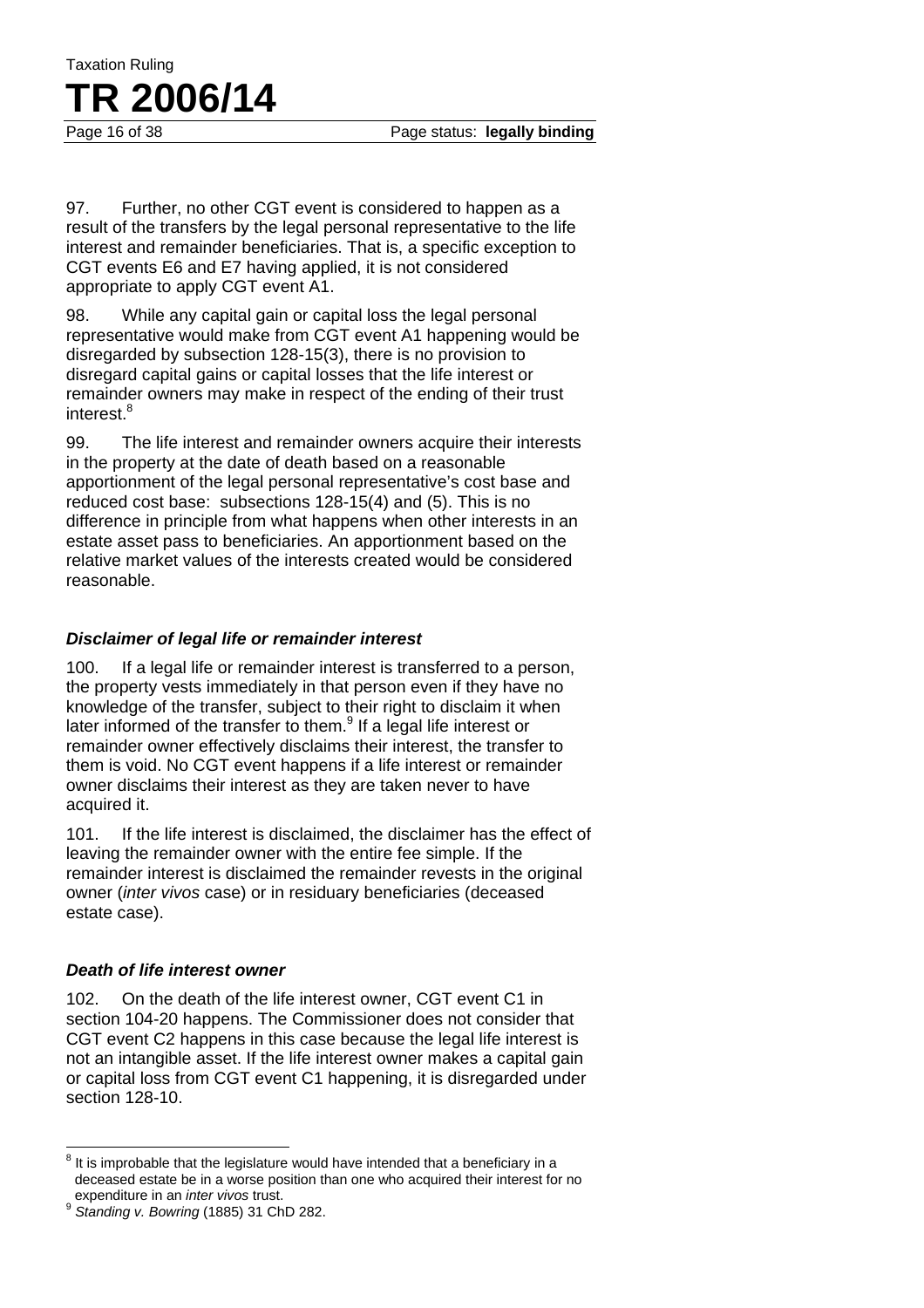

Page status: **legally binding** Page 17 of 38

103. The death of the life interest owner has no CGT consequences for the remainder owner. The remainder owner does not acquire any asset from the life interest owner, their existing interest is merely enlarged. Consequently, no additional amount can be included in the first element of the cost base of the remainder owner's asset (now a fee simple interest unencumbered by the life interest).

#### *Dealings between life interest and remainder owners*

104. The transfer of a legal life interest or remainder to the owner of the other interest (commonly called a surrender or release) results in CGT event A1 in section 104-10 happening. The market value substitution rule section in 116-30 may apply to determine the capital proceeds from that event. Also, the market value substitution rule in section 112-20 may apply to determine the cost base of the acquired interest.

#### **Mere right of occupancy**

105. A right to reside in property for life (or a term of years) is not equivalent to a legal or equitable life interest. The right is a mere personal right which cannot be assigned. CGT event D1 in section 104-35 happens when such a right is granted. These arrangements should be contrasted with mere informal family arrangements where relatives may reside at each other's dwellings for a period but where there is no intention to create legal relations. In these circumstances CGT event D1 will not happen.

### *Position of grantor*

106. The grantor of the right makes a capital gain if the capital proceeds from creating the right are more than the *incidental costs* incurred that relate to the event. They make a capital loss if the *capital proceeds* are less than the *incidental costs*: subsection 104-35(3).

#### *Capital proceeds*

107. The capital proceeds the grantor receives from the CGT event include the amount of money and the market value of any property they receive, or are entitled to receive in respect of the event happening: section 116-20.

108. If the grantor received *no capital proceeds* from CGT event D1 the grantor is *not taken to have received capital proceeds equal to the market value of the created rights*: subsection 116-30(3).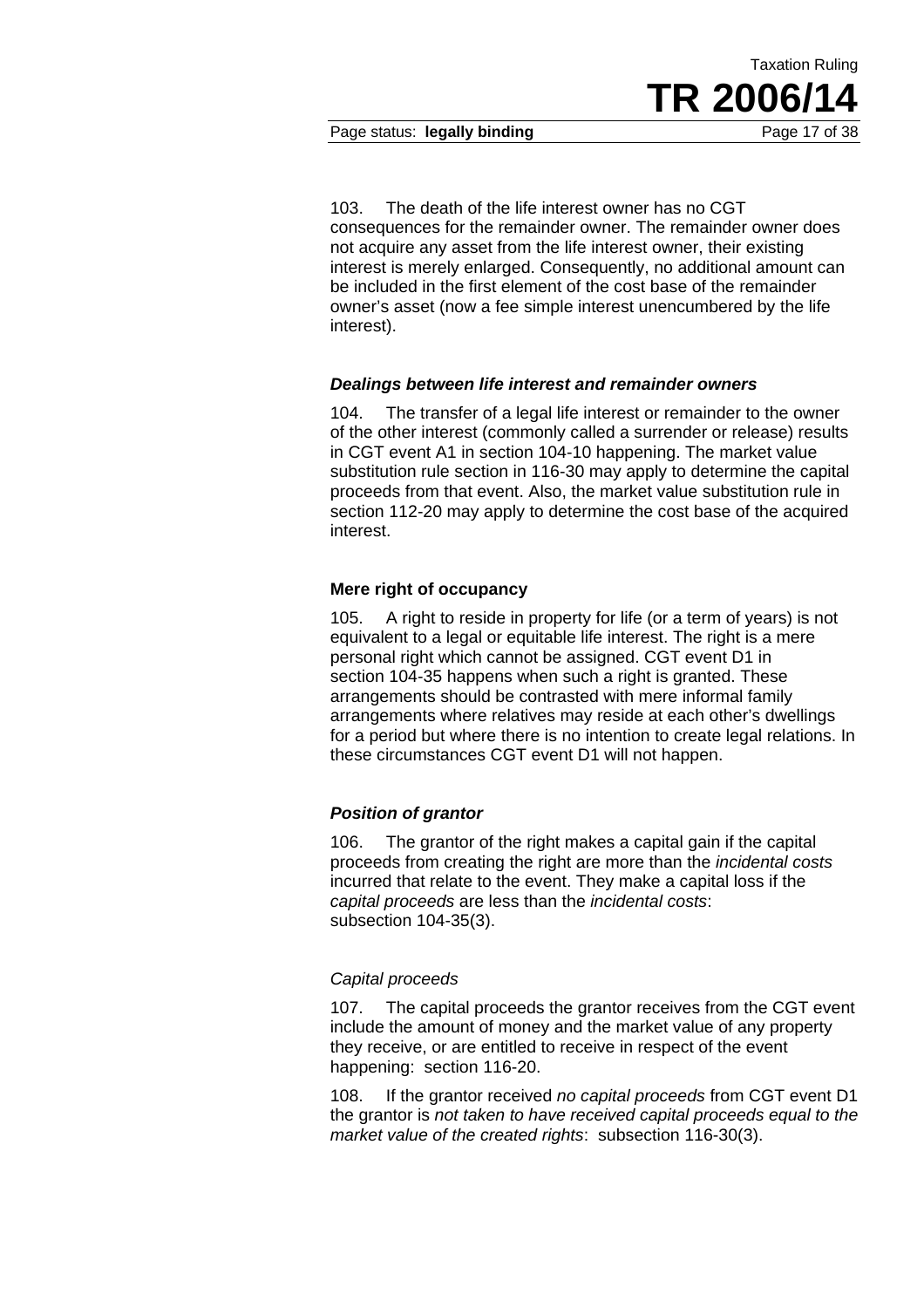109. However, if there are *some* capital proceeds, and the grantor and the party in whom the right has been created do not deal with each other at arm's length, the grantor will be taken to have received the market value of the right rather than the money or property actually received if these amounts are different: subsection 116-30(2).

110. The market value of a lifetime right to reside in a dwelling will depend on a number of factors including the life expectancy of the person who is the subject of the right and the nature and location of the dwelling. It will be relevant to have regard to what a willing but not anxious buyer would be prepared to pay for such a right even if there were no actual market for it.

#### *Incidental costs*

111. Incidental costs are defined in section 110-35 and include remuneration for the services of a legal adviser, accountant or valuer.

112. No part of the acquisition cost of the property in respect of which the right of occupancy is granted (or other costs relating to that property) can be treated as incidental costs.

#### *Main residence exemption*

113. Any capital gain or loss the grantor might make from granting a right to occupy a dwelling which, at the time of the grant, was their main residence cannot be disregarded under Subdivision 118-B. Subsection 118-110(2) lists the CGT events which are relevant for the purposes of the main residence exemption – CGT event D1 is not included in that list.

#### *Position of grantee*

114. The person who is granted a right of occupancy (the grantee) acquires the right when the contract granting the right is entered into or the right created: subsection 109-5(2).

#### *Cost base*

115. The acquisition cost of the right is the amount of money paid and the market value of any property given, or required to be paid or given in respect of its acquisition: subsection 116-20(2).

116. If the grantee did *not incur any expenditure to acquire the right*, they are *not taken to have acquired the right for its market value:* subparagraph 112-20(1)(a)(i).

117. If the expenditure incurred by the grantee to acquire the right was more or less than its market value, the grantee will be taken to have incurred market value expenditure if they did not deal with the grantor at arm's length in relation to the granting of the right: paragraph 112-20(1)(c).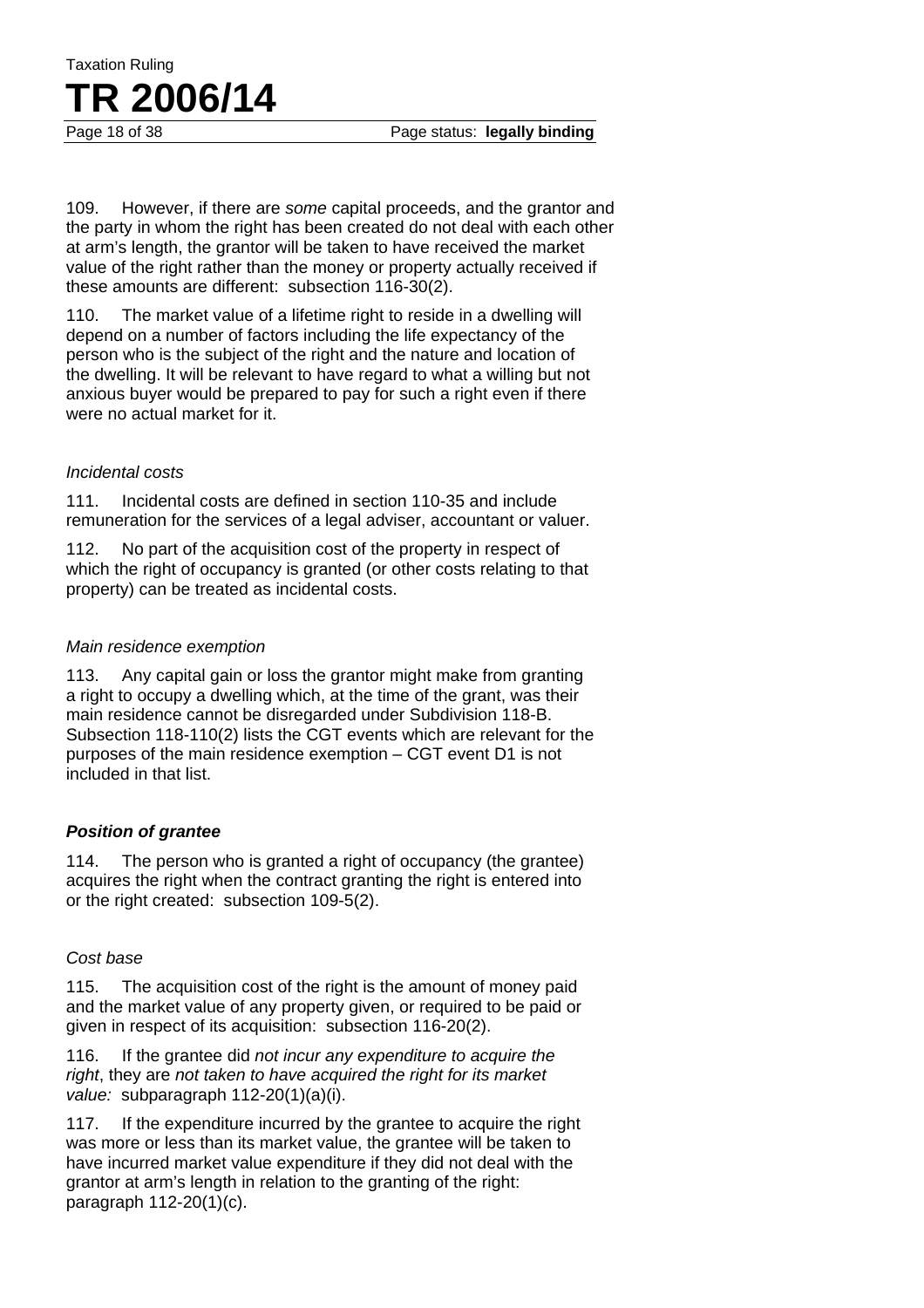118. As indicated above, the market value of a lifetime right to reside in a dwelling will depend on a number of factors.

#### *Main residence exemption*

119. A licence or right to occupy a dwelling constitutes an ownership interest in a dwelling for the purposes of the main residence exemption in Subdivision 118-B: subsection 118-130(1).

120. A capital gain or loss that the grantee of a right of occupancy may make from a later CGT event happening to the right may be disregarded: section 118-110.

## **Examples**

**Example 1: equitable life and remainder interests created under will – no dealings with interests – life tenant dies** 

121. Jarrod died on 1 February 2000. At the time of his death he owned shares in Australian public companies which he acquired after 19 September 1985. Jarrod's will provided that the shares were to be held on trust with the income to be paid to his sister Lauren for life and the remainder to his children, Jessica and Harry.

122. Lauren died in February 2005. During the period from 1 July 2004 to the time of Lauren's death, dividends that had been derived by the trust were paid to Lauren. Lauren's estate was also entitled to a portion of the dividends paid to the trustee after her death by virtue of the relevant state law regulating the apportionment of income. Jessica and Harry were entitled to the remainder of the dividends paid to the trustee during the 2005 income year.

123. The trustee transferred the shares to Jessica and Harry in June 2005.

124. When Jarrod's estate was administered CGT event E1 happened in relation to the shares. However any capital gain or capital loss was disregarded under section 128-10. The trustee acquired Jarrod's shares for his cost base/reduced cost base: subsection 128-15(4).

125. When Lauren died, CGT event C2 happened to her life interest. Again, any capital gain or capital loss Lauren made from that event is disregarded under section 128-10.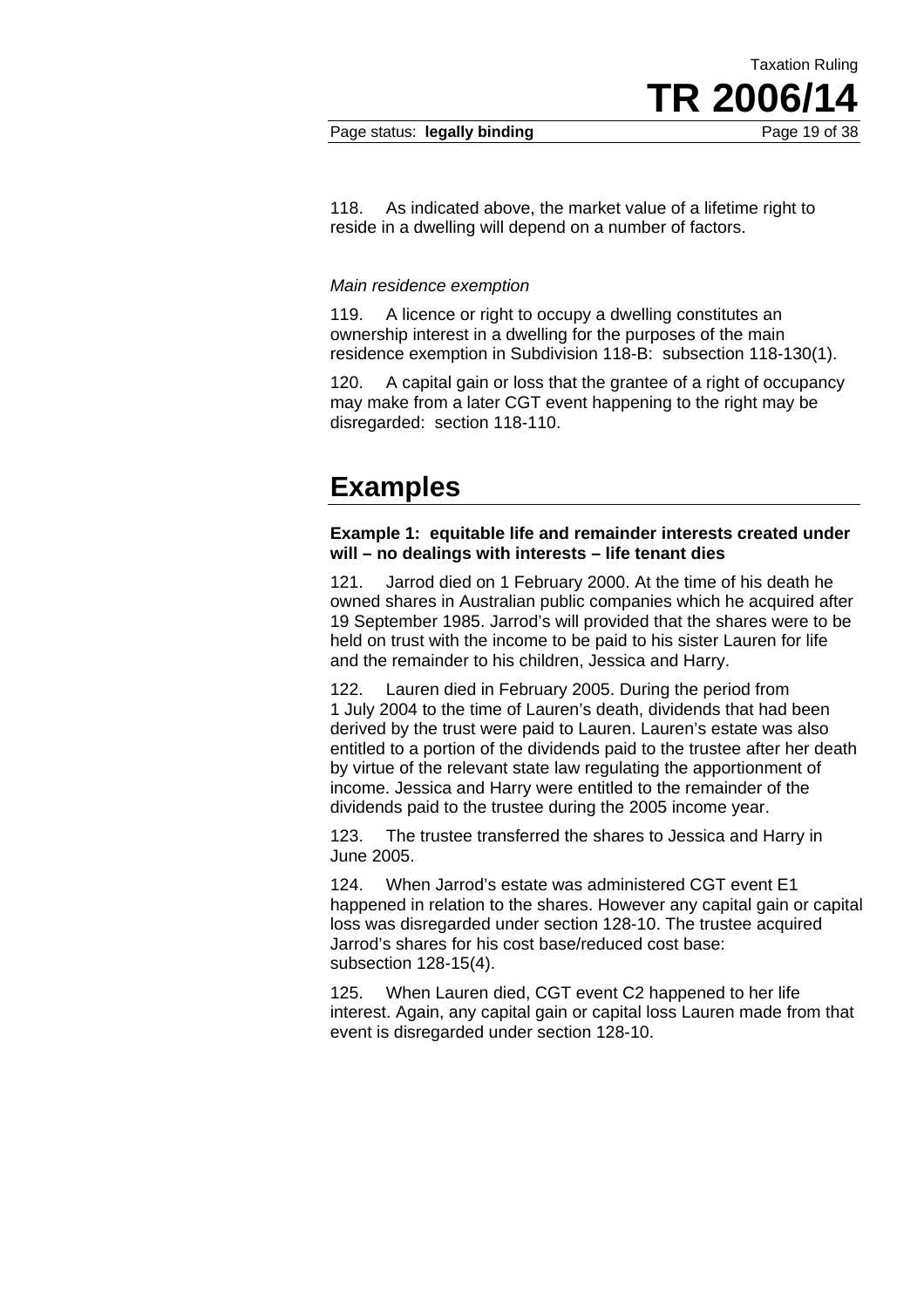126. There are no CGT consequences for the trustee or Jessica and Harry when the trustee distributes the shares to them in satisfaction of their remainder interests. CGT event E7 in section 104-85 does not happen because of the exception for a trust to which Division 128 applies – that is, the trust assets being disposed of by the trustee were owned by Jarrod when he died and are passing to Jessica and Harry under section 128-20.<sup>10</sup> Jessica and Harry acquire the shares for the trustee's cost base and reduced cost base. They are taken to have acquired the shares on the day that Jarrod died – subsection  $128-15(2).$ <sup>11</sup>

127. Assume that the trustee acquired other shares after Jarrod died.

128. CGT event E7 would happen when those shares were distributed to Jessica and Harry. Any capital gains or losses the trustee made from CGT event E7 happening would be taken into account in working out the trustee's net capital gain or loss. A net capital gain is included in the net income of the trust in accordance with subsection 95(1) of the ITAA 1936 and taxed in accordance with Division 6 of Part III of the ITAA 1936.

129. In determining how the net capital gain is taxed, it is necessary to determine firstly who was presently entitled to the income of the trust for the 2005 income year. In this case, the income of the trust consists of the dividends that were paid to the trustee. Lauren, her estate, Jessica and Harry were each entitled to some of the trust income.

130. Under the proportionate approach to the taxation of trust income, a beneficiary is assessed on a capital gain included in the net income of a trust in proportion to their entitlement to trust income. Under this approach a portion of the capital gain would be included in the assessable income of Lauren, Lauren's estate, Jessica and Harry.

131. However Law Administration Practice Statement PS LA 2005/1 (GA) sets out other approaches that the Commissioner will accept for the taxation of capital gains included in the net income of a trust. These other approaches involve the assessment of the capital beneficiary or trustee rather than an income beneficiary who does not have any entitlement to the trust capital.

132. Any capital gain or capital loss Jessica or Harry makes from the ending of their interests in the trust capital is disregarded because they acquired them for no expenditure and other than by way of assignment.

<sup>&</sup>lt;sup>10</sup> See Law Administration Practice Statement PS LA 2003/12.

 $11$  Note that for the purposes of determining their entitlement to the CGT discount, Jessica and Harry are taken to have acquired the shares when they were acquired by Jarrod – see item 8E in the table in section 109-55.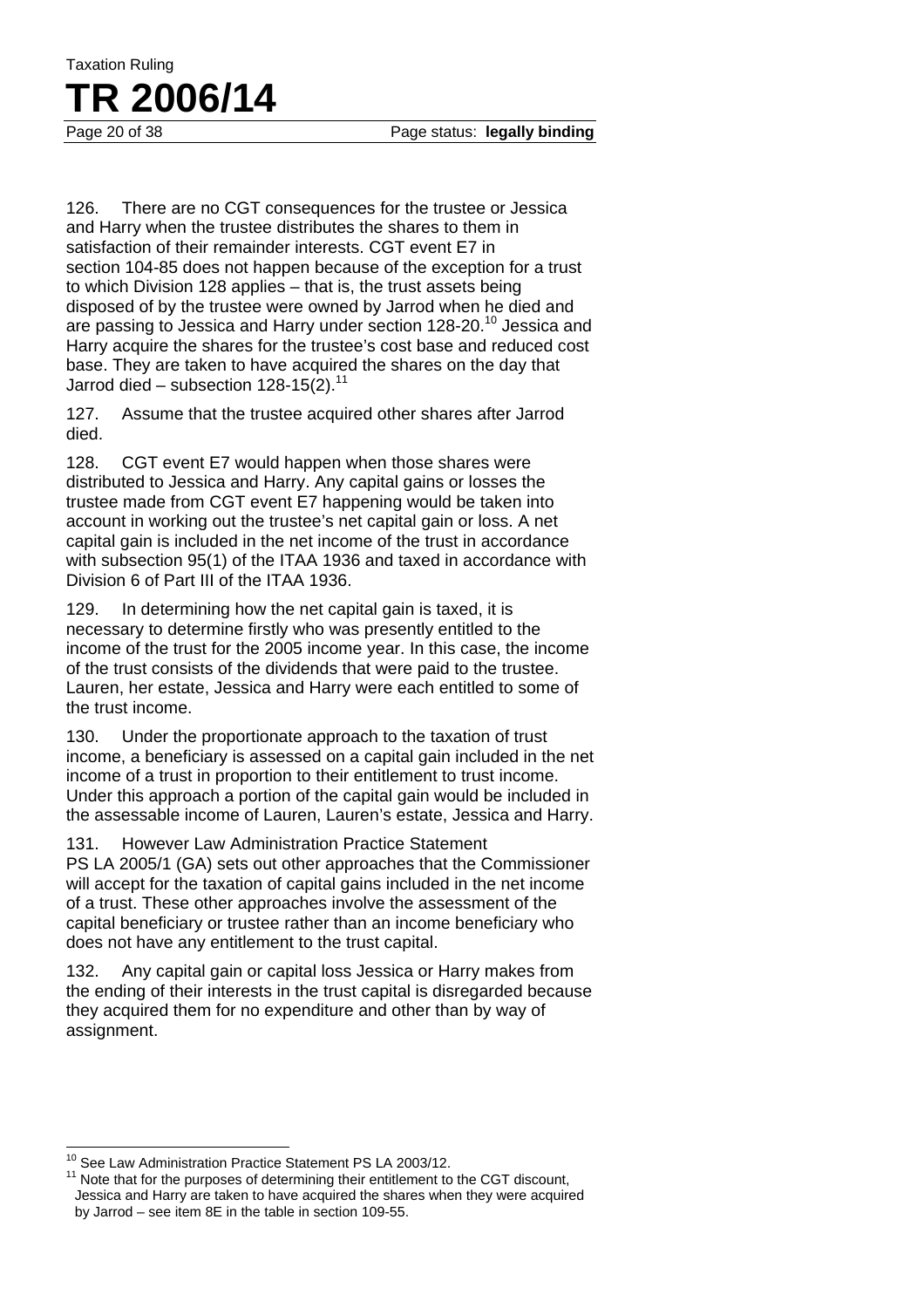Page status: **legally binding** Page 21 of 38

#### **Example 2: legal life and remainder interests created under will – no dealings with interests – life tenant dies**

133. Assume the facts in Example 1, except that Jarrod's asset is land and that his will requires his executor/trustee to transfer legal life and remainder interests to the beneficiaries of his estate.

134. The executor acquires Jarrod's land on 1 February 2000 for \$200,000 (as determined by subsection 128-15(4)). No CGT event happens when the legal life interest and remainder interests are transferred to Lauren, and to Jessica and Harry respectively because of the exceptions for trusts to which Division 128 applies in CGT event E6 and CGT event E7.

135. Lauren, Jessica and Harry acquire their interests under subsections 128-15(4) and (5) based on a reasonable apportionment of the cost base and reduced cost base of the land. An apportionment based on the relative market values of the interests created at the time of creation would be reasonable. Assume that in this case that it is reasonable to apportion \$50,000 to the life interest and \$75,000 to each of the remainder interests.

136. On Lauren's death, CGT event C1 happens. Any capital gain or capital loss made by her is disregarded by section 128-10.

137. There are no CGT consequences for Jessica and Harry arising from Lauren's death, though their interests are thereby enlarged. If they were to sell the land for \$250,000 they would each make a capital gain of \$50,000 (\$125,000 - \$75,000).

#### **Example 3: equitable life and remainder interests created** *inter vivos* **– interests assigned**

138. Craig owns a large share portfolio. Some shares were acquired pre-CGT and some post-CGT. Craig declares that he holds the shares on trust to pay the income to his favourite great aunt, Genevieve, for life and the remainder for himself and his wife Jane.

139. CGT event E1 happens to Craig in relation to all the shares. Any capital gains or capital losses he makes in relation to the pre-CGT shares are disregarded.

140. The trustee (Craig) acquires the shares for their market value when CGT event E1 happened.

141. Genevieve acquires a CGT asset, being an income interest in the trust, for no consideration. The first element of her cost base is nil. Similarly, Craig and Jane each acquire a capital interest in the trust for no consideration. However the market value substitution rule operates so that their remainder interests are taken to have been acquired for their market value at the time CGT event E1 happened to Craig.

142. If Genevieve assigns her interest (whether for valuable consideration or not) CGT event A1 will apply. If Craig or Jane dispose of their interest, CGT event E8 (not CGT event A1) will apply.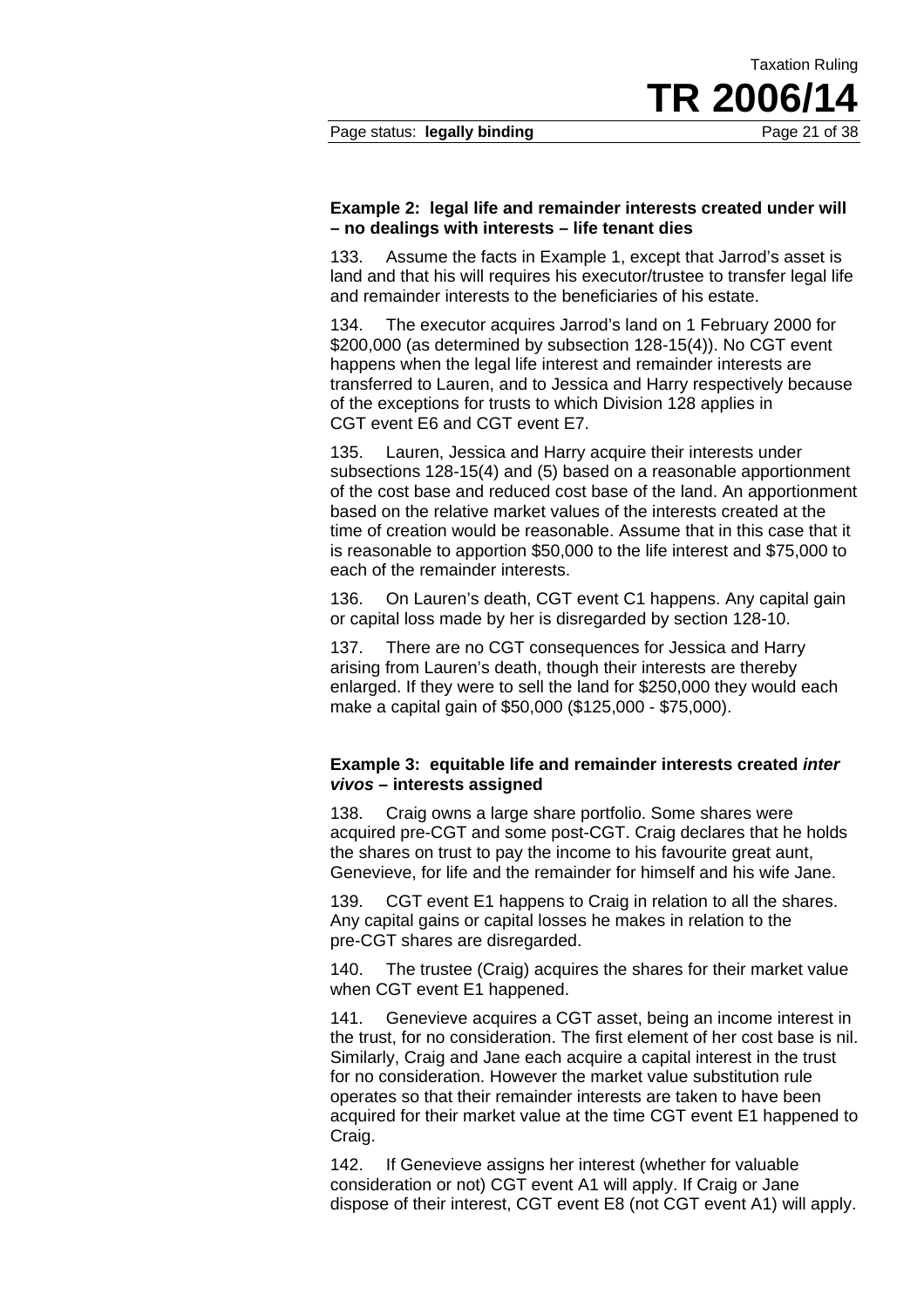Page 22 of 38 Page status: **legally binding** 

### **Example 4: equitable life interest created by will – later agreement between the parties**

Taxation Ruling

**TR 2006/14**

143. Hector's will provided that his 50 hectare farming property in Queensland be held on trust for his wife for life, and for his three daughters in remainder in equal shares. Hector acquired the property in 1993. At the time of his death in 2000, the cost base of the property was \$400,000.

144. Hector's wife and daughters acquired their interests in the testamentary trust for no consideration. Their interests are taken to have been acquired for their market value. The market value of the life interest at that time was \$175,000.

145. At the end of the 2005-06 income year, Hector's wife and daughters agree to wind-up the trust and have the property distributed to them as tenants in common in equal shares (that is, each obtained a ¼ interest in the property). At this time the market value of the property was \$1,200,000. Hector's wife was presently entitled to the trust income for the 2005-06 income year.

146. The ending of the trust results in CGT event E6 happening in relation to the part of the land transferred to Hector's wife and CGT event E7 happening in relation to the parts of the land transferred to Hector's daughters.

147. The exceptions for trusts to which Division 128 applies have no relevance in this case because the land is not passing to the beneficiaries in terms of section 128-20. The interests in the land are not passing under the will nor are they passing under a deed of family arrangement entered into to settle a claim to participate in the estate. The courts in Queensland would not have granted an extension of time in which to which to apply for family provision as the administration of Hector's estate had been completed.

148. The trustee of the testamentary trust will make a capital gain of \$200,000 from CGT event E6 happening  $(1/4 \times $1,200,000)$  - $(4 \times $400,000)$ . Hector's wife will make a capital gain of \$125,000 as a result of CGT event E6 happening to her interest in the trust  $((\frac{1}{4} \times \$1,200,000) - \$175,000)$ .

149. The trustee of the testamentary trust will make a capital gain of \$600,000 ( $\frac{3}{4} \times$  \$1,200,000 -  $\frac{3}{4} \times$  \$400,000) from CGT event E7 happening in relation to the disposal of the remaining % of the land to Hector's daughters to satisfy their interests in the trust. CGT event E7 also happens on the ending of the capital beneficiaries trust interests. Because the daughters did not pay anything for their interests, or acquire them by assignment, any capital gain or capital loss they may make on the ending of their interests in the trust is disregarded by subsection 104-85(6).

150. Hector's wife and daughters acquire their ¼ interests in the land for market value (that is, \$300,000).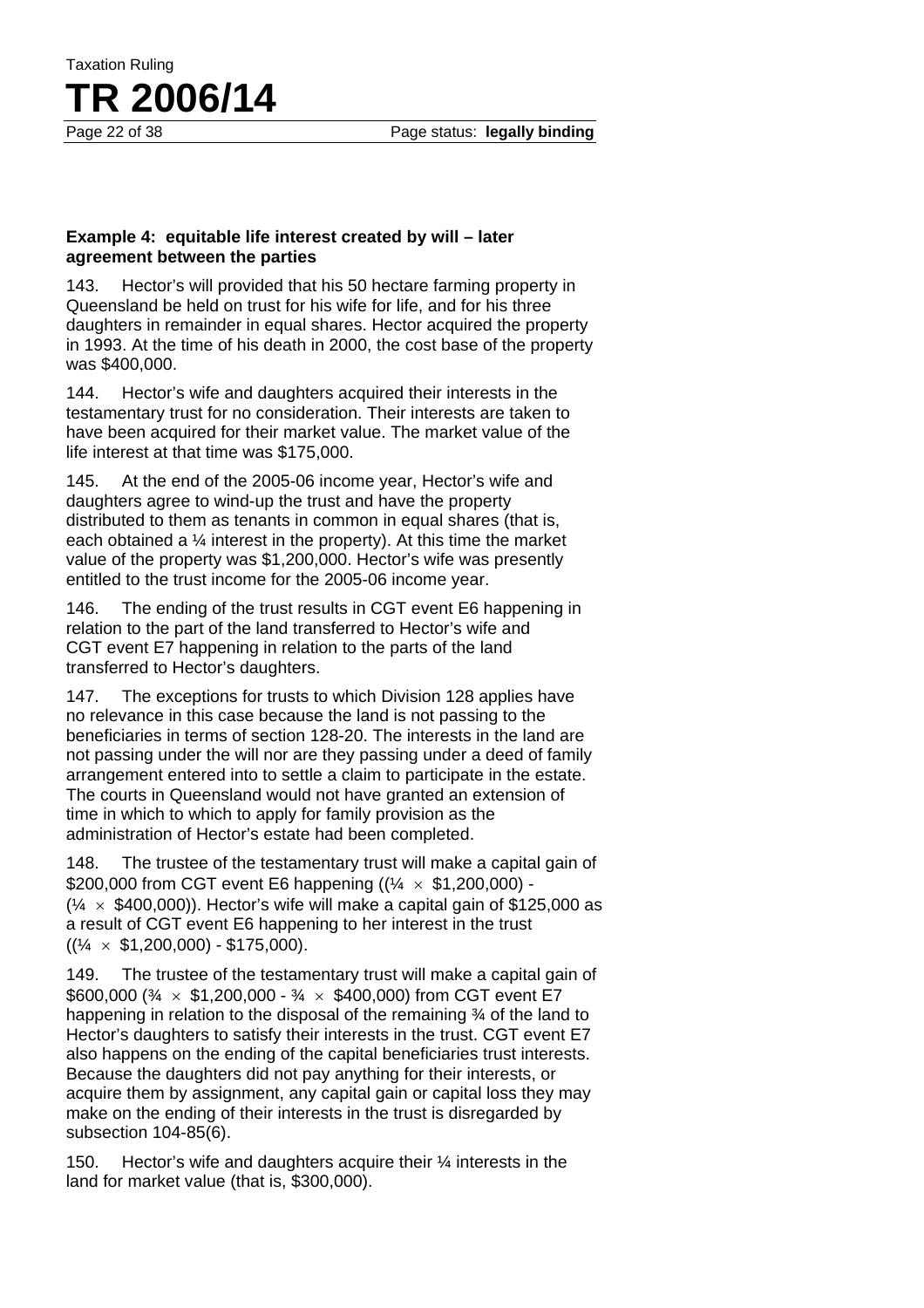Page status: **legally binding** Page 23 of 38

151. The capital gains from CGT event E6 and E7 happening to the trustee is taken into account in working out the trustee's net capital gain or loss for the 2005-06 income year. A net capital gain is included in the net income of the trust in accordance with subsection 95(1) of the ITAA 1936 and taxed in accordance with Division 6 of Part III of the ITAA 1936.

152. In determining how the net capital gain is taxed, it is necessary to firstly determine who was presently entitled to the income of the trust for the 2005-06 income year. In this case, Hector's wife is presently entitled to all of the trust income.

153. Under the proportionate approach to the taxation of trust income, a beneficiary is assessed on a capital gain included in the net income of a trust in proportion to their entitlement to trust income. Under this approach, Hector's wife would be taxed on the net capital gain.

154. However Law Administration Practice Statement PS LA 2005/1 (GA) sets out other approaches that the Commissioner will accept for the taxation of capital gains included in the net income of a trust. These other approaches involve the assessment of the capital beneficiary or trustee rather than an income beneficiary.

155. If the \$200,000 gain made by the trustee from CGT event E6 happening is included in Hector's wife's assessable income under section 97 of the ITAA 1936, section 118-20 will apply to reduce the capital gain she made from that event happening to her trust interest to nil.

#### **Example 5: would the position in Example 4 be different if the parties entered into a deed of family agreement to vary the terms of the will prior to the estate being fully administered?**

156. Yes. In that case, the land would be considered to pass to them in terms of paragraph 128-20(1)(d) and therefore the exceptions to CGT events E6 and E7 in relation to trusts to which Division 128 applies would apply. No taxing points would arise.

157. The beneficiaries would acquire their interests in the land for a reasonable apportionment of the cost base and reduced cost base of the land in terms of subsection 128-15(4) and (5). An apportionment based on a four-way split would be acceptable.

#### **Example 6: grant of legal life interest** *inter vivos*

158. Jamie was the owner of an estate in fee simple of land registered under the Torrens system. In the 2005 income year he transferred a life interest in the property to his eldest sister Melissa. He retained the reversion.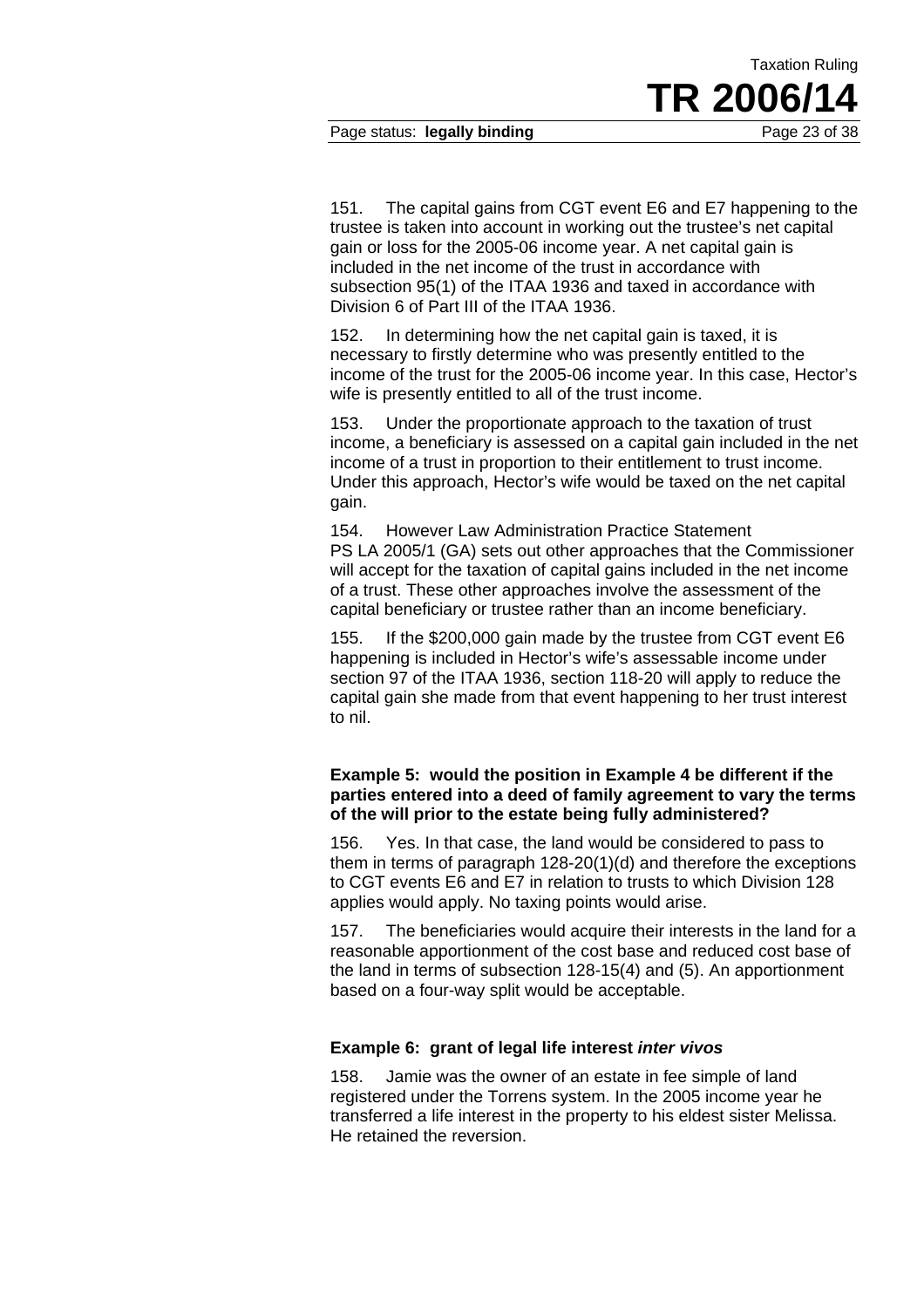Page 24 of 38 Page status: **legally binding** 

159. CGT event A1 in section 104-10 happens when Jamie disposes of the life interest. Jamie works out the amount of his capital gain from this event by reducing his capital proceeds by a portion of the cost base of the land.

160. As Jamie did not receive any money or property from Melissa, he is taken to have received an amount equal to the market value of the life interest at the time he transferred it to Melissa: subsection 116-30(1). The cost base attributable to the life interest is determined in accordance with the apportionment rules in subsections 112-30(2) and (3). The cost base remaining is attributed to his interest in reversion: subsection 112-30(4).

161. Melissa acquires her life interest for an amount equal to its market value at the time of the transfer.

#### **Example 7: surrender of equitable life interest**

162. Jack died on 1 January 2001. At the time of his death he owned a property which, under his will, he left on trust for his daughter Georgia for life and his grandchildren Dylan and Thomas in remainder. The administration of the estate was completed in 2002.

163. The first element of the cost base of Georgia's life interest (that is, its market value at the time the administration of the trust was completed) was \$90,000. The first element of the cost base of each of Dylan and Thomas' remainder interests is \$200,000.

164. Georgia surrendered her life interest to Dylan and Thomas in 2003. Georgia incurred \$5,000 in legal expenses associated with the surrender. The market value of the life interest at the time it was surrendered was \$100,000.

165. CGT event A1 will happen when Georgia surrenders her life interest. The cost base/reduced cost base of Georgia's life interest will be \$95,000 (that is, \$90,000 + \$5,000).

166. As Georgia did not receive any capital proceeds as a result of the surrender, she is taken to have received the market value of the life interest. Therefore Georgia's capital gain is \$5,000 (that is, \$100,000 - \$95,000).

167. Dylan and Thomas each acquire a life interest with an acquisition cost of \$50,000.

#### **Example 8: disclaimer of equitable life interest**

168. On 15 August 2004 Alice created a trust over some shares in an Australian public company that she acquired after 19 September 1985 for \$10,000. At the time the trust was created the shares had a market value of \$20,000. The trustee of the trust held the shares for Alice's friend Mabel for life with the remainder interest held for Mabel's daughter Lynette.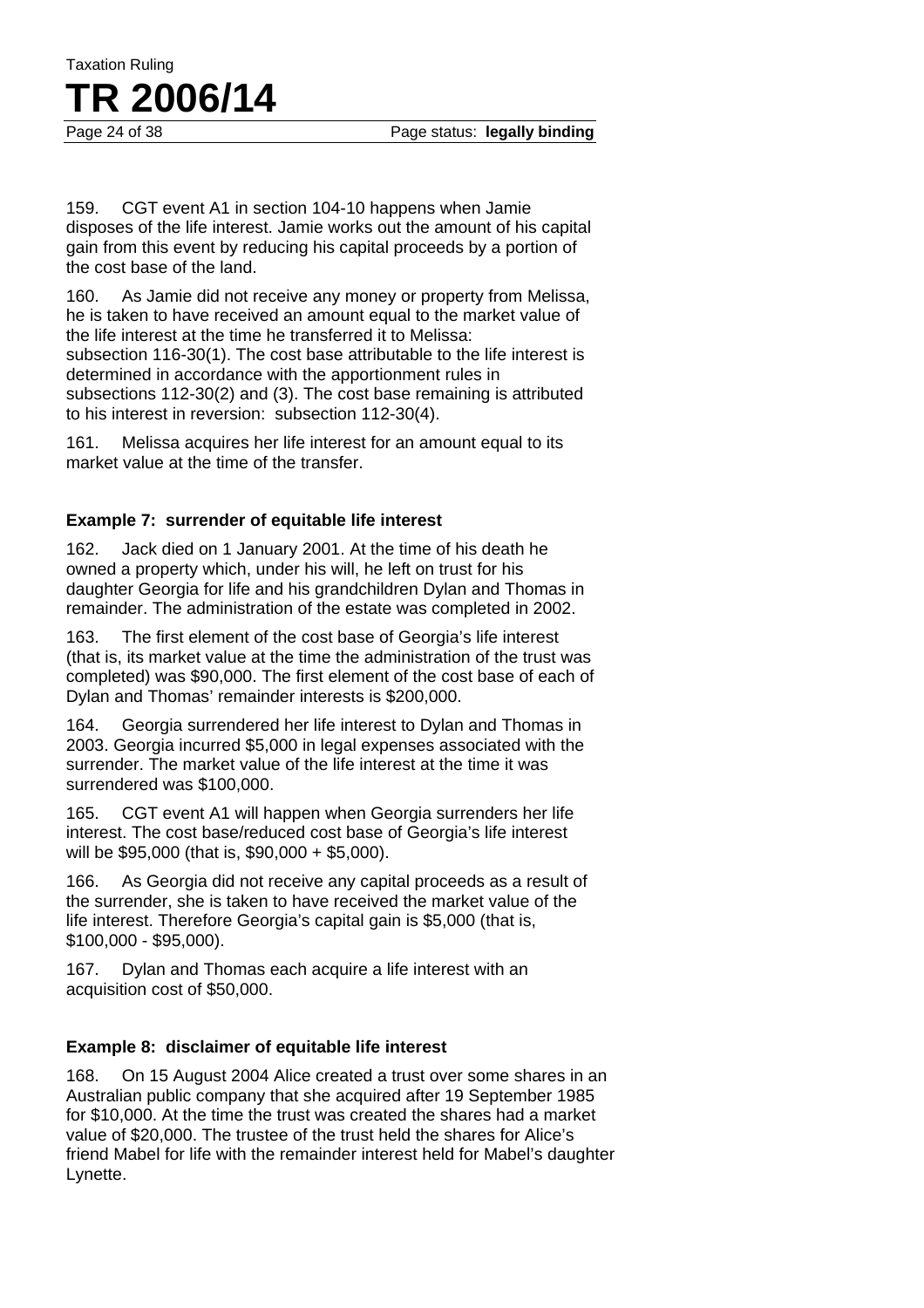#### Page status: **legally binding** Page 25 of 38

169. CGT event E1 happens when Alice creates the trust. Alice made a capital gain from CGT event E1 happening as the capital proceeds from the creation of the trust are more than the cost base of the shares.

170. Shortly after the trust was created, Alice and Mabel had a disagreement and stopped speaking to each other. When the trustee advised Mabel that Alice had created a life interest in the trust for her, Mabel decided to disclaim it.

171. There will be no CGT consequences for Mabel as a result of disclaiming her interest as she is taken never to have acquired it. The trustee will thereupon hold the assets on trust for Lynette who, as a sole beneficiary, is absolutely entitled as against the trustee to them.

#### **Example 9: surrender of legal life interest**

172. Hilda owns a legal life interest in a property and Henry owns the legal remainder interest. Hilda agrees to surrender her life interest to Henry for its market value.

173. CGT event A1 will happen at the time the contract between Hilda and Henry was made. Hilda may make a capital gain or loss from the event happening.

174. Henry acquires the life interest for its market value. Henry does not register a merger of the life and remainder interests on the title to the property. Henry sells the property to Hermione.

175. CGT event A1 will happen in respect of the disposal of the life interest and also in respect of the disposal of the remainder.

### **Date of effect**

176. This Ruling applies to years of income commencing both before and after its date of issue. However, the Ruling does not apply to taxpayers to the extent that it conflicts with the terms of settlement of a dispute agreed to before the date of issue of the Ruling (see paragraphs 75 and 76 of Taxation Ruling TR 2006/10).

**Commissioner of Taxation**  29 November 2006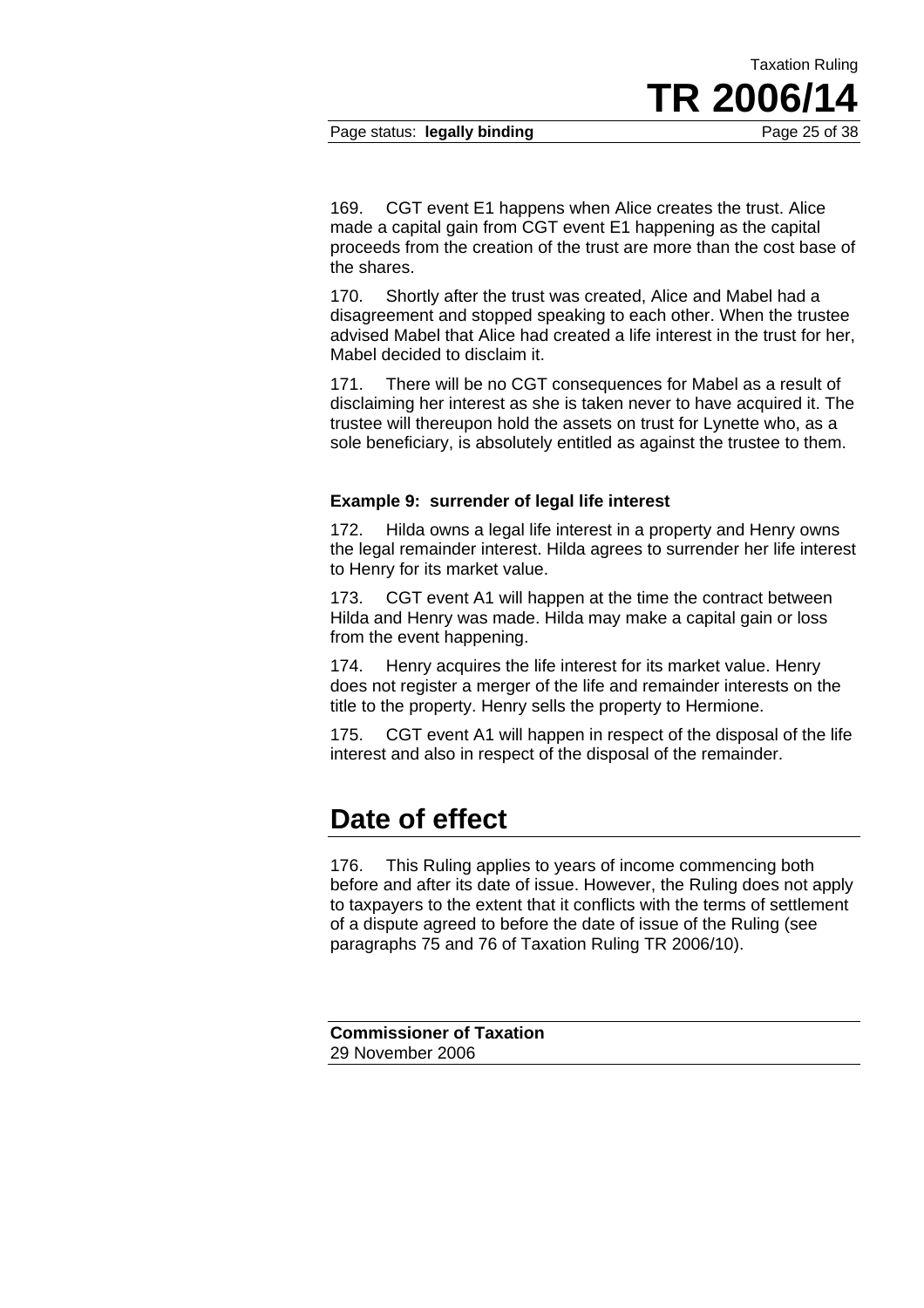Page 26 of 38 Page status: **not legally binding** 

# **Appendix 1 – Explanation**

Taxation Ruling

**TR 2006/14**

#### $\bf{0}$ *This Appendix is provided as information to help you understand how the Commissioner's view has been reached. It does not form part of the binding public ruling.*

177. The first part of the Explanation looks at the general nature of life and remainder interests, including the distinction between equitable and legal interests and rights of occupancy. The second part explains the Commissioner's view of the words 'a trust to which Division 128 applies' as relevant to CGT events E5 to E8. The final part of the Explanation explains when, for the purposes of paragraph 128-20(1)(d) an asset passes to a beneficiary under a deed of arrangement.

#### **General nature of life and remainder interests**

178. 'Life interest' and 'remainder interest' are terms used to describe the interest that an entity has as either a beneficiary of a trust (equitable interest) or, less commonly, as the owner of a freehold estate in land (legal interest).

179. While successive interests in personal property are not able to be created *inter vivos* they may be created by will. However the general nature of interests created in this way is not clear.

180. Halsbury's Laws of England provides:<sup>12</sup>

The early common law regarded personal property, whether chattels real or chattels personal<sup>13</sup> as essentially the subject of absolute ownership and incapable of being held for successive interests.

(Under the modern law) successive interests in personal chattels may be created by will with or without the interposition of trustees. The precise nature of interests so created is uncertain, but it would seem that the modern tendency has been to regard the first holder as having the absolute property, subject to an executory interest of a contingent character in the ultimate donee and to a fiduciary duty to preserve the property for him.

A trust, whether created by will or set up inter vivos, is the usual mode of creating successive interests in personalty, the trustees being the legal custodians of the property; and a trust is essential in settlements of personal property inter-vivos.

181. This Ruling does not consider legal life and remainder interests in personal property because of the uncertainties surrounding them and the limited cases in which they arise.

 $12$ Halsbury's Laws of England, 4<sup>th</sup> edition, Vol 35, Butterworths, London, 1994 at paragraph 1229.

<sup>&</sup>lt;sup>13</sup> Chattels real include interests in land for a fixed term of years such as leaseholds and annuities issuing out of such interests. Chattels personal include all other forms of personal property, both corporeal and incorporeal: see Halsbury's Laws of Australia, Classification of personal property at paragraph 315-10.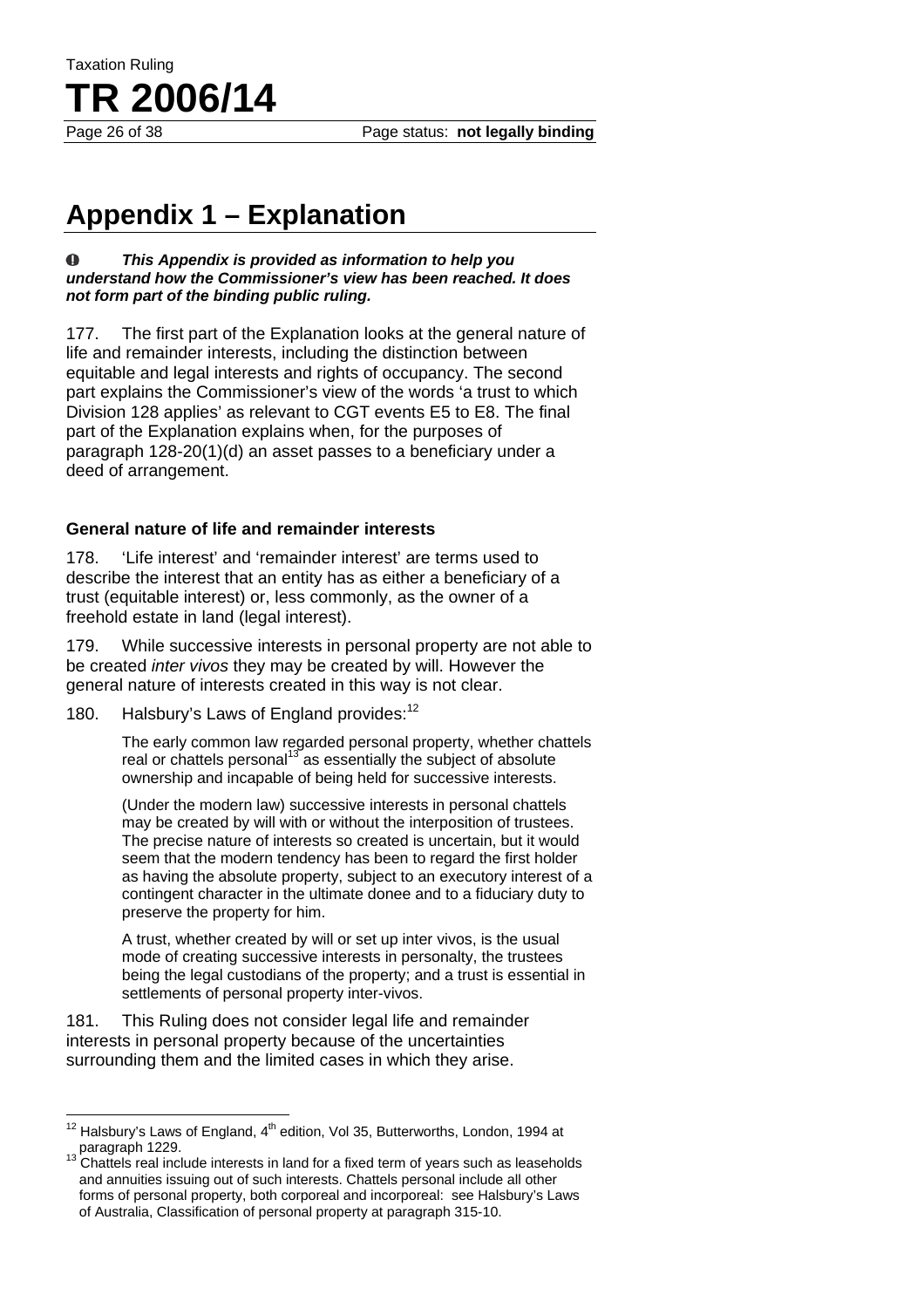Page status: **not legally binding** Page 27 of 38

182. Life and remainder interests usually arise in the context of deceased estates where, for example, the testator wishes to make adequate provision for their spouse while, at the same time, ensuring that all or a substantial portion of their assets are available to their children in due course. However life and remainder interests can arise in *inter vivos* dealings.

183. A life interest in an asset entitles the owner of that interest to any income from that asset. If the asset is land, the life interest owner may also be entitled to possession of the property. As explained by Professor Butt in his text *Land Law:*

> A legal life tenant (that is, a tenant for life of a legal estate) is entitled to possession of the property, since the right to possession follows the legal estate. Whether an equitable life tenant (that is a tenant for life of an equitable estate) is entitled to possession, is more complex. It seems that an equitable life tenant is entitled to possession where the trustees have no active duties to manage the property. But where the trustees have active duties to perform – such as to maintain the property and collect the income – an equitable life tenant is not entitled to possession as of right, unless the instrument creating the life interest confers that right expressly or by implication. However, such an equitable tenant may apply to the court for an order granting possession and the right to manage the property, and the court will normally make the order if the life tenant gives security or an undertaking to indemnify the trustees and preserve the property for the benefit of those entitled after the life estate comes to an end. $1$

184. A life interest is generally measured by the life of the life interest owner although it can be measured by the life of another individual.15 The life interest ends on the death of the individual who is the measuring life. Except in the limited case where the life interest owner dies before the individual who is the measuring life, the life interest does not form part of the estate of the life interest owner.<sup>16</sup>

185. The remainder owner is entitled to an interest which vests in possession only when the prior life interest ends. Unlike a life interest, the remainder forms part of the remainder owner's estate for distribution in accordance with their will, or upon intestacy.

186. The distinction between equitable and legal interests is important because each type of interest is treated differently for CGT purposes.

TR 2006/

Taxation Ruling

<sup>&</sup>lt;sup>14</sup> Butt. P 2001, Land law, 4<sup>th</sup> edition, Lawbook Co, Sydney, paragraph 1019.

<sup>14</sup> Butt, P 2001, *Land law*, 4th edition, Lawbook Co, Sydney, paragraph 1019. 15 *Pur autre vie*. 16 Butt, P 2001, *Land law*, 4th edition, Lawbook Co, Sydney, paragraph 1007.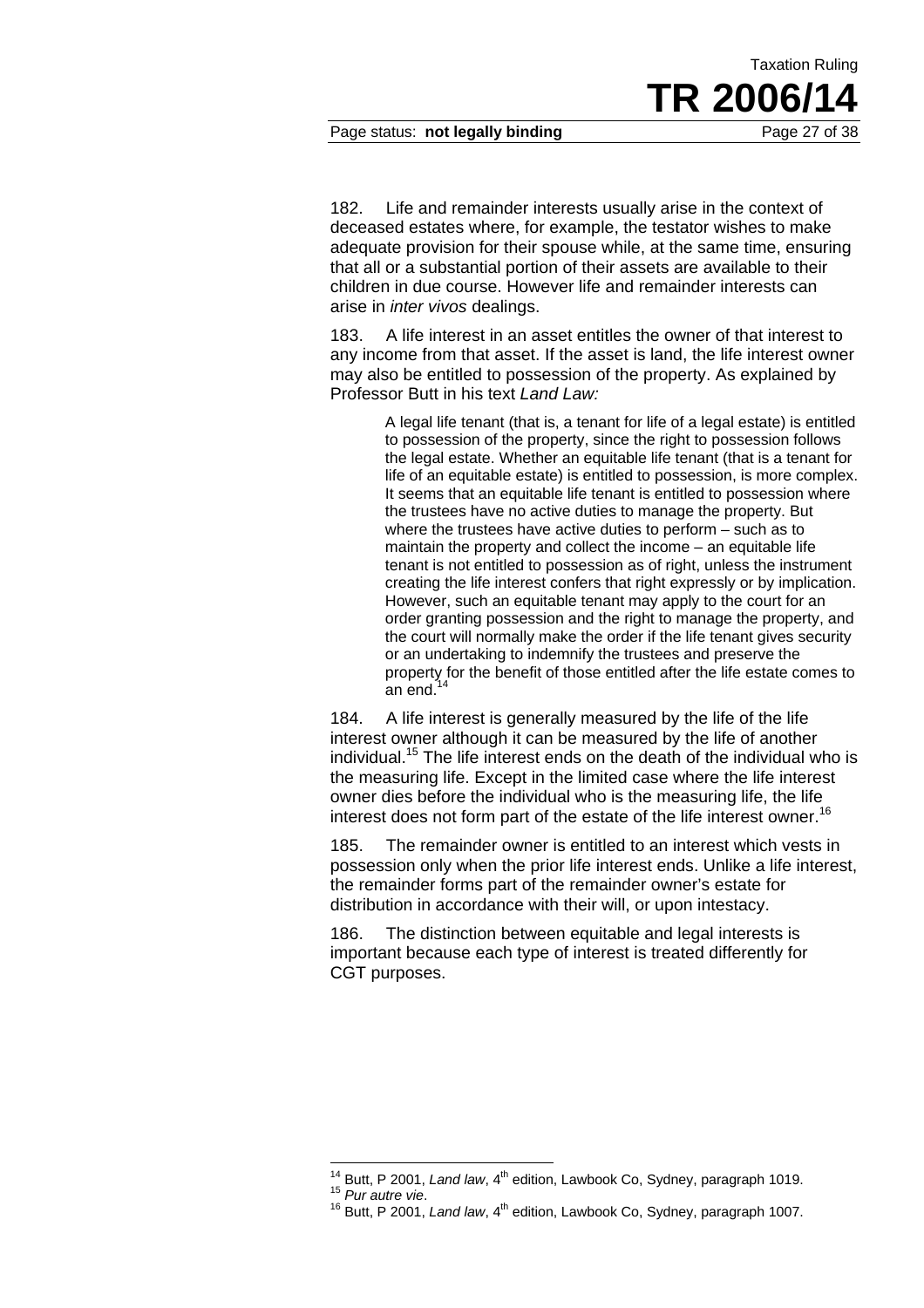#### *Equitable interests*

187. As for other trusts where there is no absolutely entitled beneficiary,17 a trustee who holds assets for the benefit of life interest and remainder owners is, for CGT purposes, the relevant 'owner' of the trust assets.

188. The beneficiaries each have separate CGT assets (their trust interest) – the equitable life and remainder interests. The CGT events in Subdivision 104-E apply to those interests and apply in priority to more general events such as CGT event A1 or C2 that could also apply. Some of the events in Subdivision 104-E have particular rules that apply in respect of capital gains and capital losses from trust interests. For example, a capital gain or capital loss from an interest in trust capital may be disregarded if it was acquired for no expenditure.

#### *Legal interests*

189. Paragraphs 16 to 18 of Taxation Ruling IT 2561 provides that certain interests in real property are to be treated as created interests for CGT purposes:

> An easement, profit a prendre or licence (*or other comparable right*) (emphasis added) is an asset created at the time it is granted. The asset is taken by paragraph 160M(5)(c) of the Act to have been acquired by the grantor. Subsection 160C(2) then treats the grantor as owning the asset. The time of acquisition is determined by section 160U.

Where the ownership of the asset changes – i.e., where the grantee becomes the owner of the easement, profit a prendre or licence (or other comparable right) – there is a disposal of the asset by the grantor (and an acquisition of the asset by the grantee) in terms of subsection 160M(1). Alternatively, the grant of the easement, profit a prendre or licence (or other comparable right) may, by reason of subsection 160M(6), constitute the disposal of the asset created by the grantor.

It follows that, if the grant of the easement, profit a prendre or licence (or other comparable right) occurs on or after 20 September 1985, there is an acquisition by the grantor of a new asset created after that date. Therefore, the capital gains provisions apply on the disposal of the new asset. This is so notwithstanding that the underlying asset, for example the land, may have been acquired before 20 September 1985.<sup>18</sup>

 $17$ 17 Taxation Ruling TR 2004/D25 discusses when a beneficiary is absolutely entitled to a trust asset. Paragraph 63 states: The remainderman will not be absolutely entitled until the death of the life tenant or the surrender by the life tenant of their interest. Until then the remainderman cannot demand the transfer of the whole of the asset to them because such a transfer would defeat the interest of the life

tenant. *(Remainderman has the same meaning as remainder owner.)*<br>The references in this extract are to the provisions in the ITAA 1936 that applied prior to amendments which took effect on 26 June 1992. Taxation Determination TD 93/235 is about the effect of those amendments. The provisions were rewritten as CGT event D1 in the ITAA 1997.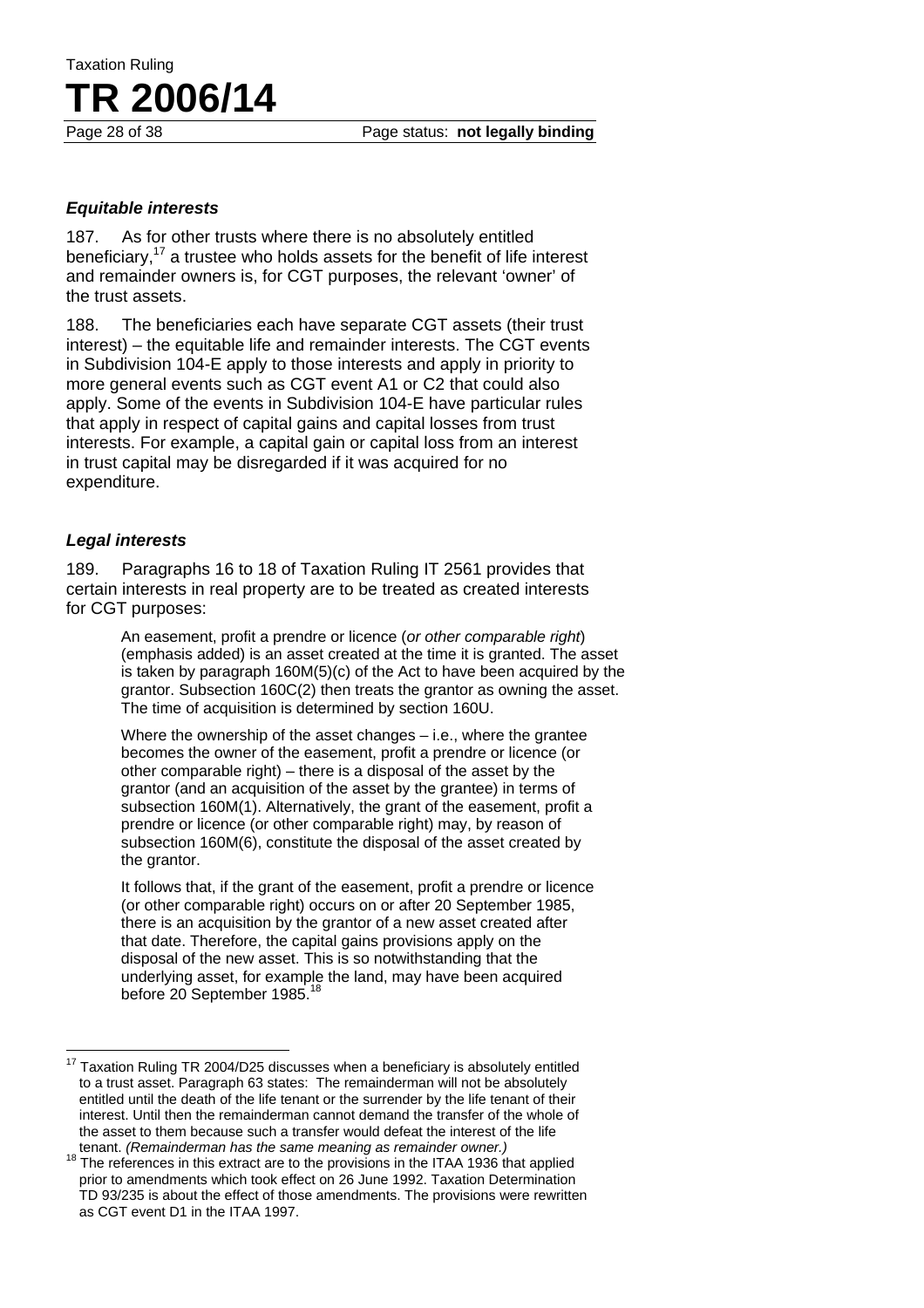Page status: **not legally binding** Page 29 of 38

TR 2006/

Taxation Ruling

190. As the grant of these rights is not treated as a part disposal of the underlying asset no part of the cost base of that asset can be taken into account in working out the amount of any capital gain or loss from the grant.

191. Much academic debate has been had about whether this treatment also applies to legal life and remainder interests.<sup>19</sup>

192. The Commissioner considers that legal life and remainder interests are not comparable to easements, profits a prendre or licences. Legal life and remainder interests are carved out of the existing fee simple and not superimposed on it in the way that rights attaching to these other interests are. Together legal life and remainder interests represent the entire freehold interest in the land. By 'creating' a life interest, the original owner is actually disposing of part of the freehold interest in the land in a similar way to the disposal of a percentage interest in the property.

193. Therefore, the creation of legal life and remainder interests involves disposals of the original asset by the original owner if created *inter vivos* or disposals by the legal personal representative or trustee of a deceased estate if the interests were bequeathed under the deceased's will.

#### *Grant of lifetime right to reside in property*

194. A life interest is different from a mere personal right to occupy a property for life. A right of occupancy does not carry with it a right to any income from the property. The distinction is important because different CGT consequences arise depending on whether a life interest or right to occupy is created.

195. Whether a life estate or right to occupy is created depends on all the facts and circumstances of a particular case. Generally, if a taxpayer is granted a right to 'use and occupy' a property (that is, they have the rights to rents and profits) this indicates that a life estate is created. However if a taxpayer is merely permitted to reside in a particular property then this would more likely be treated as the grant of a right to occupy the property. $^{20}$ 

 $\overline{a}$  $19$  See for example Barkoczy, S and Cussen, P, 'Capital gains tax and the grant of life and remainder interests under wills: the debate between the creation and part disposal views', *Australian Tax Review*, 1993, Volume 22, 209.<br><sup>20</sup> Butt, P 2001, *Land law*, 4<sup>th</sup> edition, Lawbook Co, Sydney, paragraph 1004.1.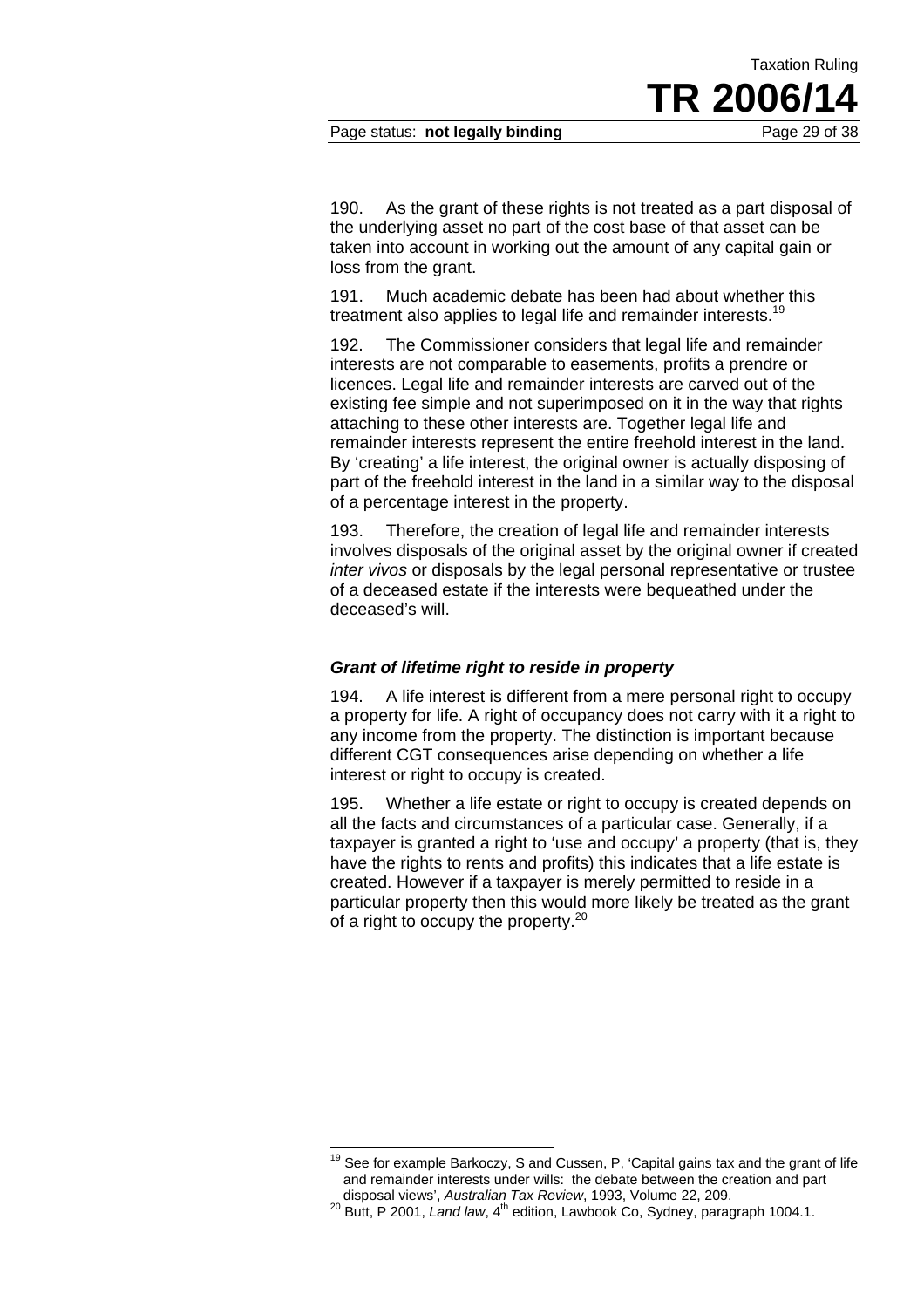$\overline{a}$ 

196. A lifetime right to reside in a property can be granted in a family situation where for example, a parent sells their main residence and pays a lump sum to a child for the right to reside in the child's dwelling and to have the child provide domestic assistance such as washing, cooking and cleaning. This is more than a mere family or social arrangement. The arrangement is usually formal and documented in writing to provide evidence of the creation of the right to reside which may be needed if the family's circumstances change. Accordingly, CGT event D1 happens when these rights are created. Whether an arrangement creates these rights will depend on the particular facts and circumstances of the case and the intention of the parties.

#### **Scope of exception in CGT events E5 to E8: 'trust to which Division 128 applies'**

197. CGT events E5 to E8 contain an exception which provides that the events do not happen if the trust is a unit trust or a trust to which Division 128 applies.

198. The expression 'a trust to which Division 128 applies' replaces two expressions used in the ITAA 1936.

199. Subsection 160ZX(1) of the ITAA 1936 (rewritten as CGT event E5) excluded *'an estate of a deceased person'*. Subsection 160ZX(2) of the ITAA 1936 (CGT event E7), section 160ZYA of the ITAA 1936 (CGT event E6) and section 160ZYB of the ITAA 1936 (CGT event E8) contained exclusions for *'a trust that arose upon or resulted from the death of a person'*.

200. The earlier expressions were considered in Taxation Determination TD 93/35 (in the context of assets that a deceased person did not own at the time of death) as follows:

> In paragraph 160ZX(1)(a), the phrase 'estate of a deceased person', in contrast to the phrase 'a trust that arose upon or resulted from the death of a person' used elsewhere in Div 6 of Part IIIA, is taken to mean the estate of the deceased person while it is being administered by the executor or administrator. It does not include a testamentary trust which may arise after administration of the estate is completed.

Prior to the death of the life tenant (and given that the administration of the estate is complete, at least in respect of that asset), the asset is held by a trustee of a trust which is not 'the estate of a deceased person'. On the death of the life tenant, the remainderman will become absolutely entitled to the asset. Accordingly, subsection 160ZX(1) deems the trustee to have disposed of the asset to the remainderman at the time the remainderman became absolutely entitled. $21$ 

 $21$  Paragraph 2 of TD 93/35. Section references in this quote are to the ITAA 1936.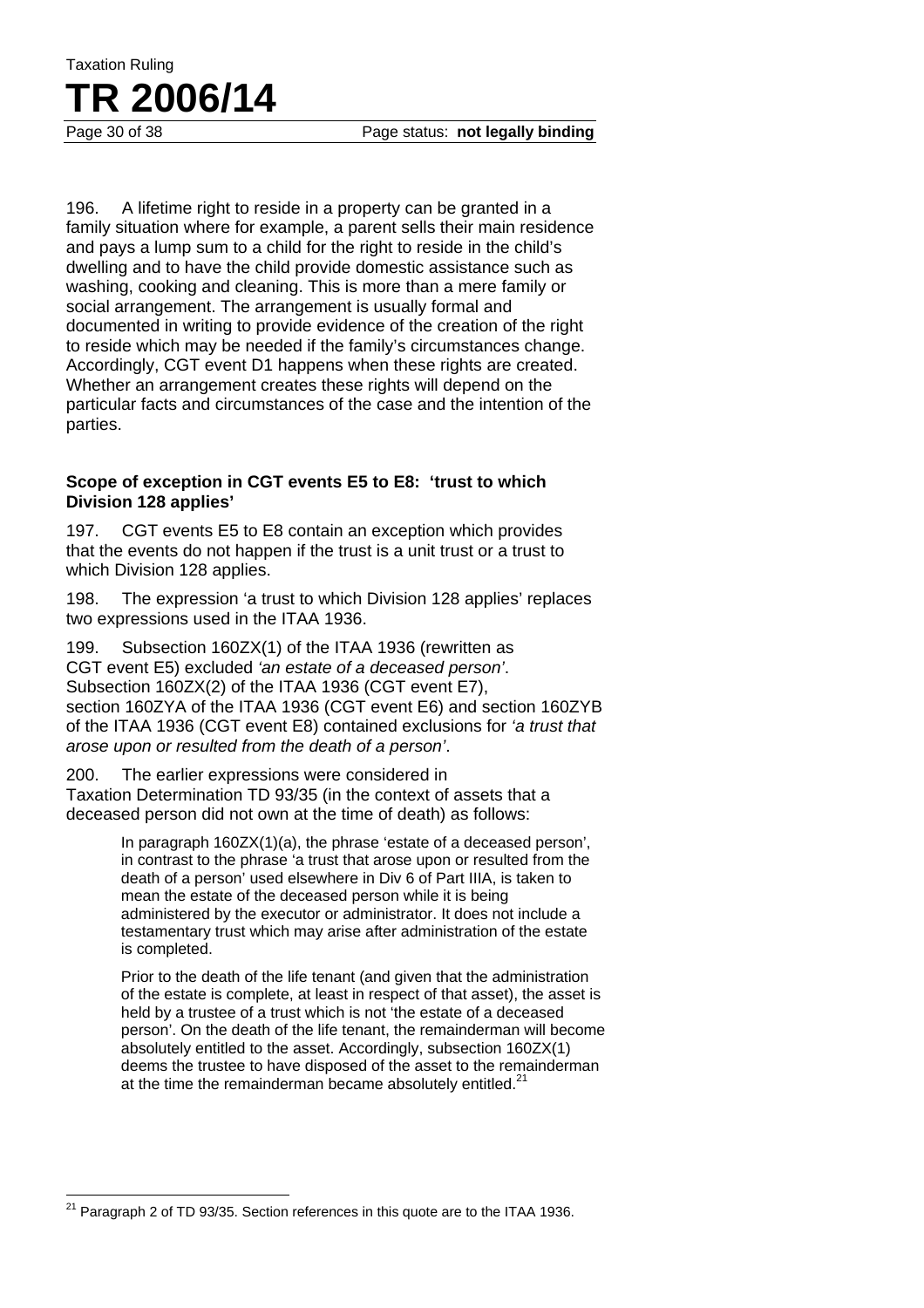#### Page status: **not legally binding** Page 31 of 38

201. As one expression has replaced two different expressions, the new expression cannot be interpreted as expressing the same ideas as the ITAA 1936 albeit in a different form of words. Although a change to the provisions may not have been intended, section 1-3 cannot be relied on in interpreting the new expression. $^{22}$ 

202. Division 128 applies to the passing of an asset from a deceased individual's legal personal representative to a beneficiary in their estate (provided the asset was owned by the deceased individual at the time of their death).

203. Accordingly, 'a trust to which Division 128 applies' requires more than the identification of the trust as a deceased estate. The Commissioner considers that the words 'a trust to which Division 128 applies' should be interpreted as a deceased estate to the extent that it is a trust over an asset originally owned by a deceased individual and which may pass to the beneficiary in accordance with section 128-20 (that is, under the will, by intestacy and so on).

204. In the context of CGT events E5, E6 and E7 this means that the exception applies if subsection 128-15(3) applies to relieve any capital gain or capital loss that arises (or would apply in that way if there were a capital gain or capital loss) when an asset passes from the deceased's legal personal representative to a beneficiary in their estate.

205. In certain circumstances the Commissioner treats the trustee of a testamentary trust in the same way as he treats a legal personal representative in relation to the passing of an asset of the deceased to a beneficiary: Law Administration Practice Statement PS LA 2003/12. This is relevant for the scope of the exception in CGT events E5 to E7 which deal with such a passing of an asset.

206. On the other hand, CGT event E8 does not involve any passing of an asset by the trustee to a beneficiary. CGT event E8 happens if a beneficiary under a trust (except a trust to which Division 128 applies) disposes of their interest in the trust capital. A capital gain or loss from the event is worked out by reference to the trust's assets and liabilities (net asset amount/reduced net asset amount).

 $\overline{a}$ 

<sup>22</sup> The application of section 1-3 was considered in *Re Sherlinc Enterprises Pty Ltd and Federal Commissioner of Taxation* [2004] AATA 113; (2004) 2004 ATC 2022; (2004) 55 ATR 1001:

They [explanatory memoranda, records of parliamentary debates and other secondary materials relating to the legislation under consideration] are silent on the change to the law introduced by s 123-10 of the ITAA 1997. Although it may be inferred from this fact that no change to the law was intended it cannot displace the clear meaning of s 123-10 and reinstate the position that prevailed under Div 17A of the ITAA 1936.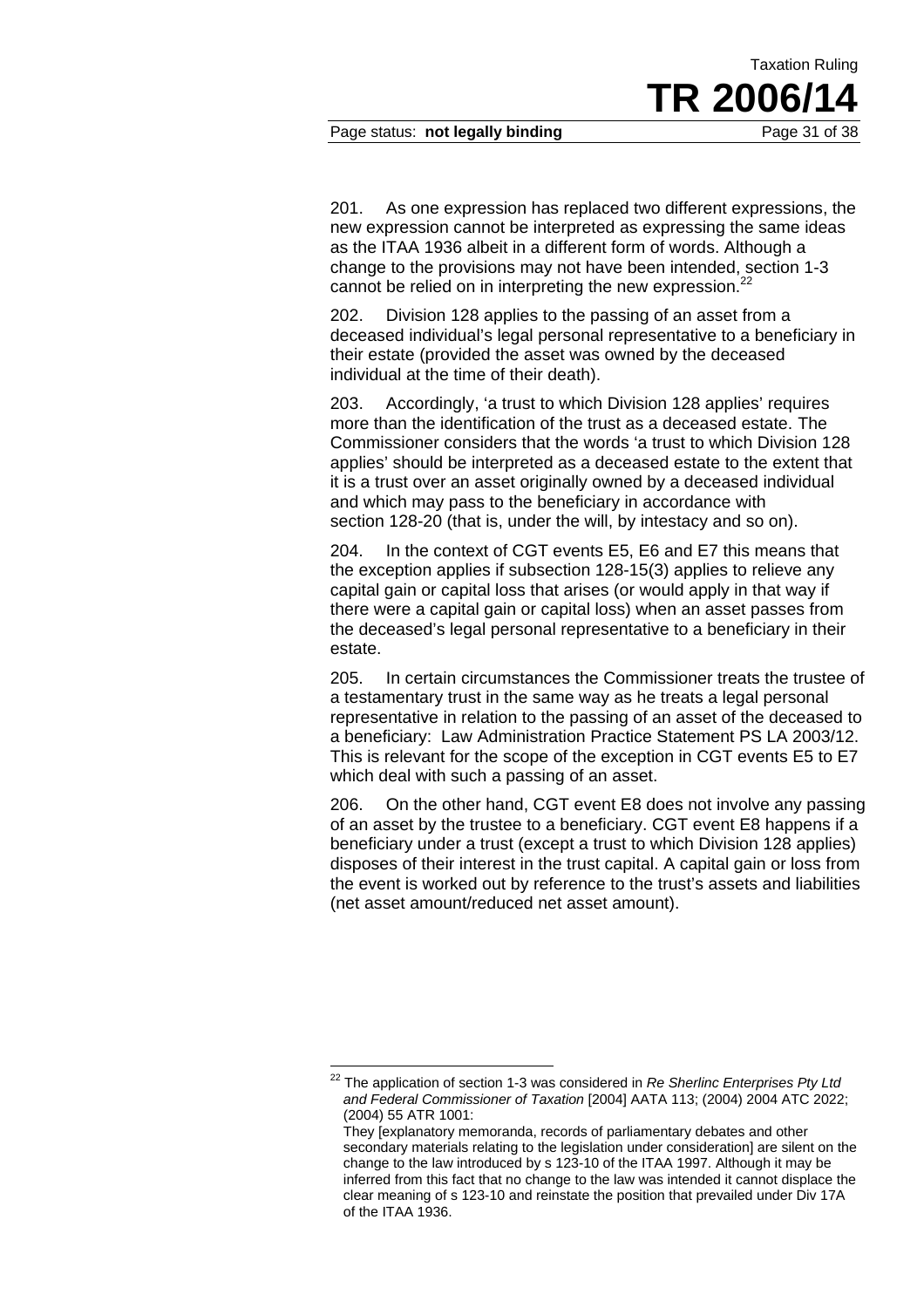207. The exception for a 'trust to which Division 128 applies' is relevant if, during the administration of a deceased estate, the intended remainder owner disposes of their trust interest. However the exception only applies to the extent that an asset owned by the deceased might pass to that beneficiary – these assets are not taken into account in working out the trust's net asset amount or reduced net asset.

208. Law Administration Practice Statement PS LA 2003/12 does not apply in relation to CGT event E8 because it does not involve the passing of an asset.

#### **Deed of arrangement to vary terms of deceased's will**

209. Paragraph 128-20(1)(d) provides that for CGT purposes an asset passes to a beneficiary in the estate of a deceased person if the beneficiary becomes the owner of the asset under a deed of arrangement provided that:

- the beneficiary entered into the deed to settle a claim to participate in the estate; and
- the consideration given by the beneficiary consisted only of the variation or waiver of a claim to an asset or assets that formed part of the estate.

210. A taxpayer is not required to commence legal proceedings in order to establish, for the purposes of paragraph 128-20(1)(d), that they have a valid claim to participate in the distribution of the assets of the estate. A claim may be established by a potential beneficiary communicating to the trustee their dissatisfaction with the will.

211. Prior to 1992, an asset could not pass to a beneficiary under a deed of arrangement. The Explanatory Memorandum to the amending legislation provided:<sup>23</sup>

> In some cases a dispute may arise between claimants to the assets of a deceased estate. The dispute may lead to litigation which eventually results in an order of the court to vary the will. Alternatively, the parties to the dispute may reach a compromise agreement, which binds the parties to an agreement setting out their respective entitlements to assets. This agreement is reached without recourse to litigation and results in the execution of a deed of settlement; alternatively known as a deed of family arrangement or a deed of compromise. Because such a deed does not constitute an order of a court in terms of section 160J, the rollover under section 160X does not apply.

 $\overline{a}$ Explanatory Memorandum to the Taxation Laws Amendment Bill (No. 2) 1992. Section references are to ITAA 1936.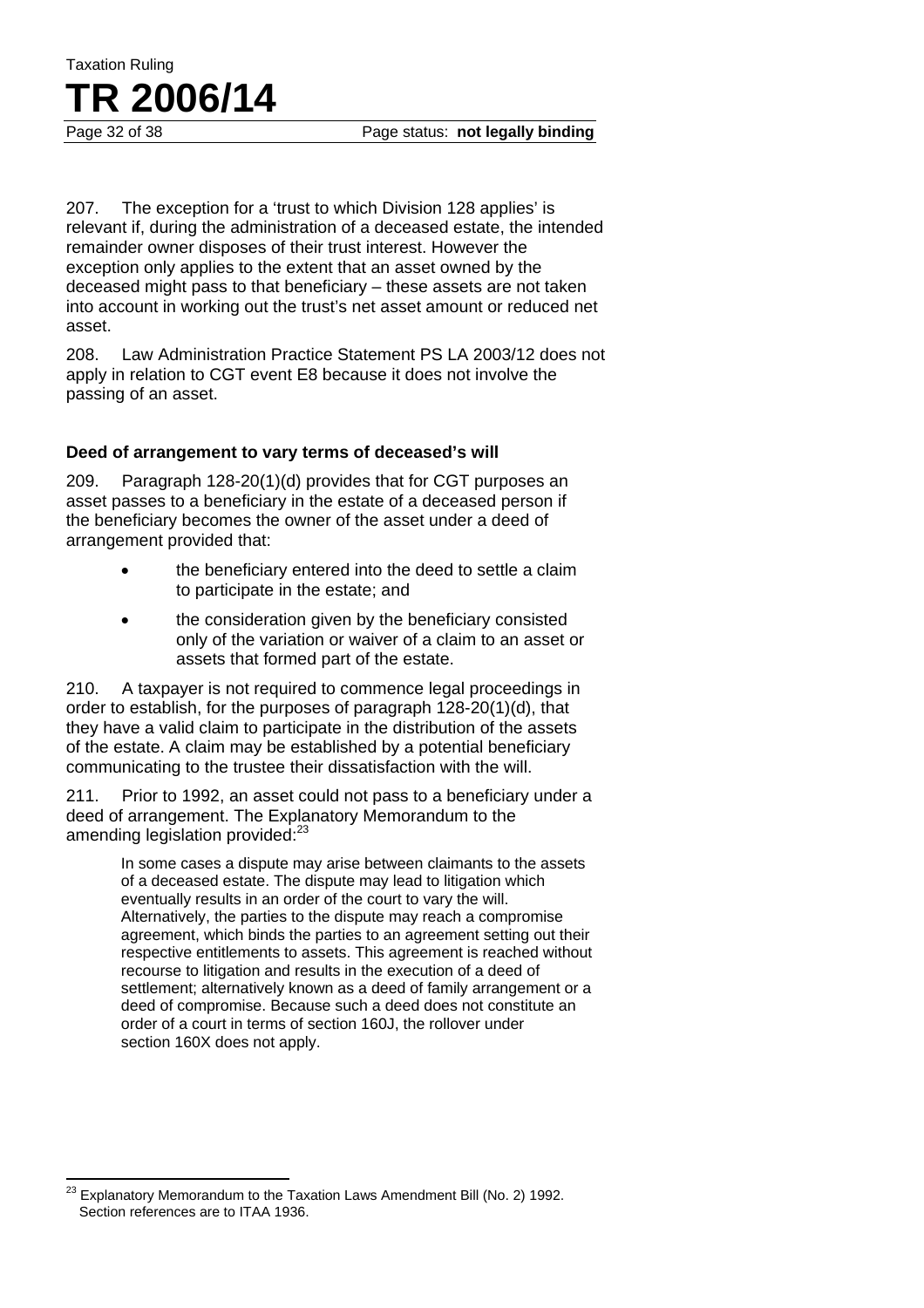#### Page status: **not legally binding** Page 33 of 38

212. The law was changed to recognise a deed of arrangement as an alternative to a court order as a means of varying a will. Therefore the Commissioner takes the view that for the purposes of paragraph 128-20(1)(d) a deed of arrangement must be entered into in circumstances when a court might consider an application to vary the deceased's will. That is, the deed must be made to settle a claim made by a person eligible to make an application for family provision and be entered into within the relevant timeframes for the making of an application to a court.

213. Under relevant family provision legislation, $^{24}$  the courts in each state and territory have power to make provision from the estate of a deceased person for members of the deceased's family and certain other people who have not been adequately provided for in the deceased's will or under the intestacy provisions.

214. All jurisdictions provide time limits within which an application may be made – some periods run from the date of death (in Queensland the period is 9 months after death) and others run from date of grant of representation (in the ACT the period is 12 months from the date of grant).

215. The courts in each jurisdiction have power to extend the time limit within which an application for family provision must be brought. There is no limit to the length of the extension which can be granted, for example, an extension of 14 years was granted in *Easterbrook v. Young* (1977) 136 CLR 308.

216. However a primary consideration in any application for family provision or an extension of time in which to make such an application is whether the estate has been distributed.

217. Traditionally, only property which was vested in the deceased's legal personal representative *in that capacity* at the date of an application to the Court could be made the subject of an order for family provision. In this regard, the comments of Barwick CJ, Mason and Murphy JJ in *Easterbrook v. Young* are relevant:

> …so soon as the executor by use of his executorial powers has completed his tasks and assented to the beneficiaries, the testator's will begins to operate and the powers of a trustee are activated in relation to property then subject to the terms of the will.

218. Thus, an order could not be made in relation to property in respect of which the legal personal representative had made an assent in favour of those entitled under a will or intestacy (because the legal personal representative was no longer in possession of the asset in their capacity as legal personal representative but as a trustee).

 $\overline{a}$ 

<sup>24</sup> *Succession Act 1981* (Qld); *Family Provision Act 1970* (NT); *Inheritance (Family and Dependants Provision) Act 1972* (WA*); Inheritance (Family Provision) Act 1972* (SA); *Testator's Family Maintenance Act 1912* (Tas); *Administration and Probate Act 1958* (Vic); *Family Provision Act 1982* (NSW); *Family Provision Act 1969* (ACT).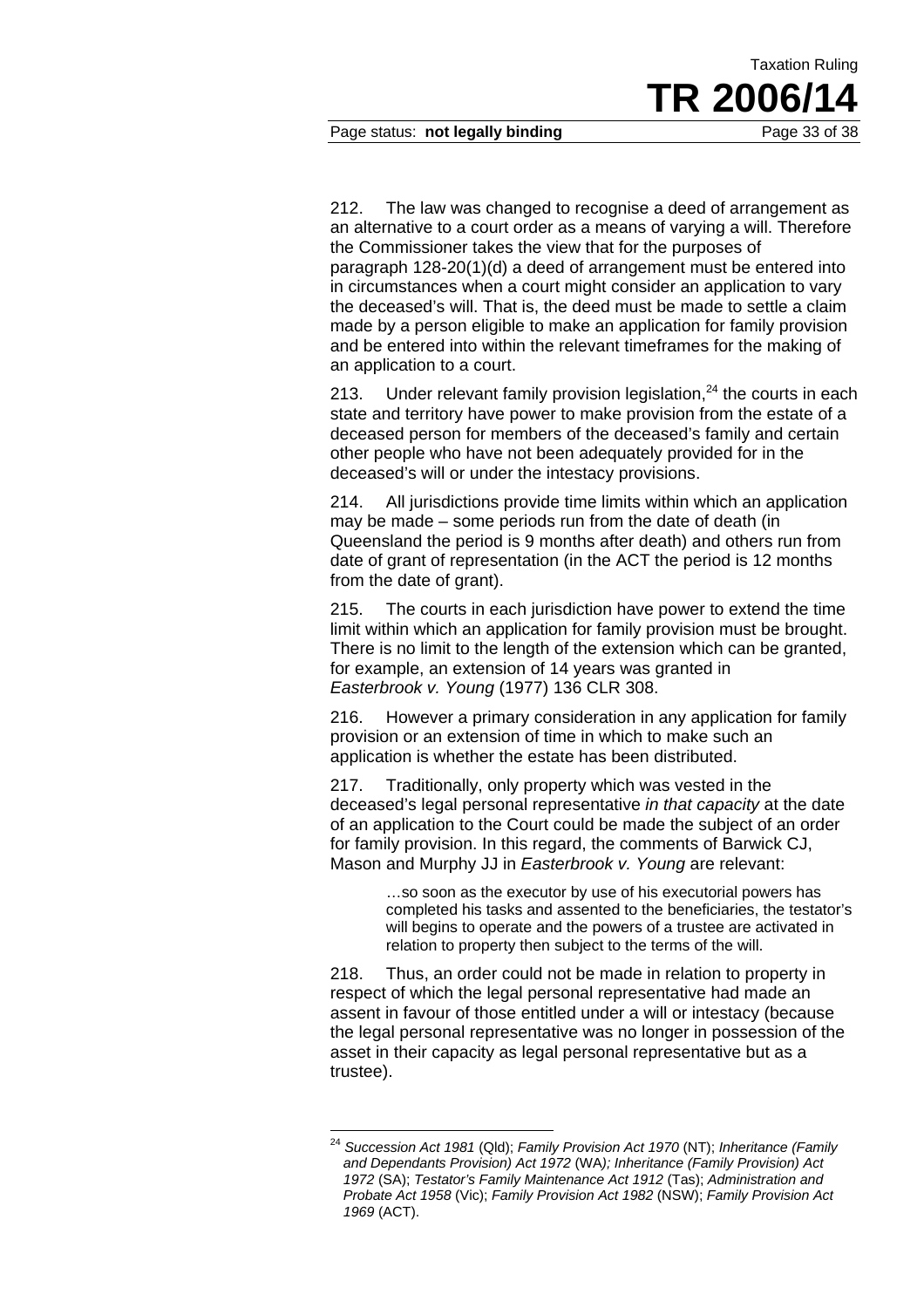Page 34 of 38 Page status: **not legally binding** 

219. In *Easterbrook v. Young* the High Court held that a family provision application could be brought even though the legal personal representative had completed their duties and held the estate assets as trustee, provided there had not been a physical parting of possession and a complete removal of the assets from their hands.

220. Although the Court in *Easterbrook v. Young* asserted that its decision [in respect of the NSW provisions] would determine the meaning and effect of comparable provisions elsewhere in Australia, it is unclear to what extent the decision actually applies in other jurisdictions.

221. It has no application in Queensland such that an order for family provision or an extension of time in which to make an application will not be granted where the legal personal representative has ceased to hold assets in that capacity and commenced to hold them as trustee (see for example in *Re Whitta*  [1984] 2 Qd R 356). Commentators<sup>25</sup> suggest it is unlikely that *Easterbrook v. Young* would have application in Tasmania and note that it is of no practical relevance in Western Australia, South Australia, the ACT and NT where legislation allows an order to be made after a distribution of assets only if the claim is made within the relevant time limits.

222. Accordingly, the Commissioner considers that for the purposes of paragraph 128-20(1)(d) a taxpayer must generally enter into a deed of family arrangement in respect of an asset prior to the legal personal representative completing the administration of the estate in respect of that asset.

223. In limited cases, an asset may, for CGT purposes, pass under a deed entered into after administration of the estate in respect of that asset has been completed. However the beneficiary must be able to demonstrate that a court would have been likely to entertain an application for family provision or an extension of time in which to make such an application at the time the deed was entered into.

 $\overline{a}$ 25 de Groot, JK and Nickel, BW, 2001, Family Provision in Australia, Second Edition Butterworths, Australia at page 164.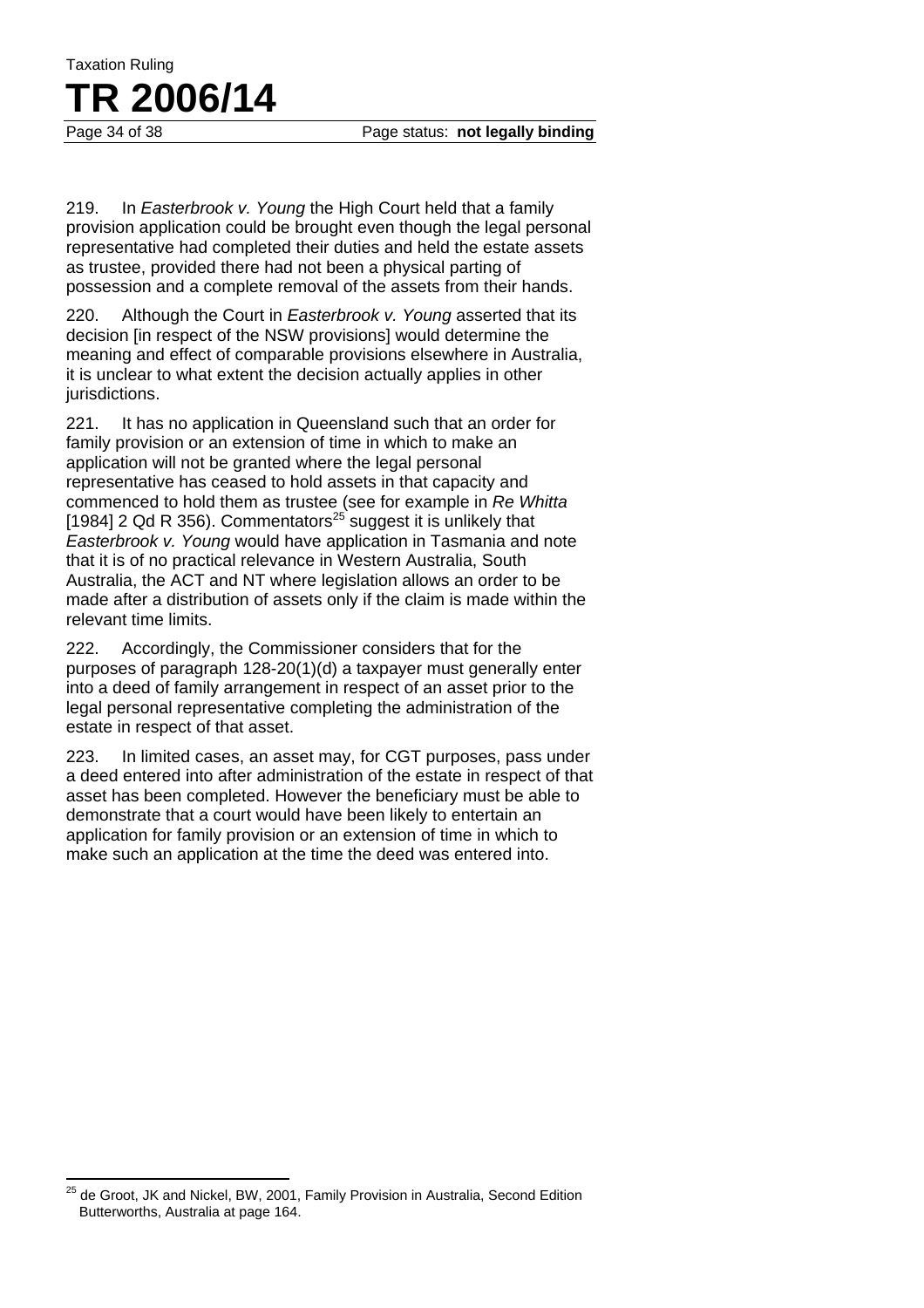Page status: not legally binding

TR 2006/14

Taxation Ruling

# **Appendix 2 – Detailed contents list**

| 224.                                   | The following is a detailed contents list for this Ruling:                                                       |           |  |
|----------------------------------------|------------------------------------------------------------------------------------------------------------------|-----------|--|
|                                        |                                                                                                                  | Paragraph |  |
|                                        | What this Ruling is about                                                                                        | 1         |  |
| <b>Ruling</b>                          |                                                                                                                  | 9         |  |
| Equitable life and remainder interests |                                                                                                                  | 11        |  |
|                                        | Creation of trust                                                                                                | 11        |  |
|                                        | Consequences for original owner                                                                                  | 12        |  |
|                                        | Consequences for trustee                                                                                         | 17        |  |
|                                        | Consequences for life interest and remainder owners                                                              | 24        |  |
|                                        | Life interest or remainder owner disclaims interest                                                              | 29        |  |
|                                        | Deed of arrangement to vary terms of deceased's will                                                             | 33        |  |
|                                        | Death of person by whose life a life interest is measured                                                        | 38        |  |
|                                        | Consequences for life interest owner                                                                             | 39        |  |
|                                        | Consequences for trustee/remainder owner                                                                         | 45        |  |
|                                        | Life interest and remainder owners request the trustee to wind<br>up trust and distribute assets to each of them | 51        |  |
|                                        | Transfer of asset to life interest owner                                                                         | 52        |  |
|                                        | Transfer of asset to remainder owner                                                                             | 59        |  |
|                                        | Dealings between life interest and remainder owners                                                              | 66        |  |
|                                        | Dealings between life interest owner and third party                                                             | 71        |  |
|                                        | Dealings between remainder owner and third party                                                                 | 73        |  |
|                                        | Scope of exception in CGT events E5 to E8: 'trust to<br>which Division 128 applies'                              | 77        |  |
|                                        | Application of section 118-20                                                                                    | 82        |  |
|                                        | Legal life and remainder interests                                                                               | 85        |  |
|                                        | Granting an interest inter vivos                                                                                 | 86        |  |
|                                        | Granting an interest under the will of a deceased person                                                         | 95        |  |
|                                        | Disclaimer of legal life or remainder interest                                                                   | 100       |  |
|                                        | Death of a life interest owner                                                                                   | 102       |  |
|                                        | Dealings between life interest and remainder owners                                                              | 104       |  |
|                                        | Mere right of occupancy                                                                                          | 105       |  |
|                                        | Position of grantor                                                                                              | 106       |  |
|                                        | Capital proceeds                                                                                                 | 107       |  |
|                                        | Incidental costs                                                                                                 | 111       |  |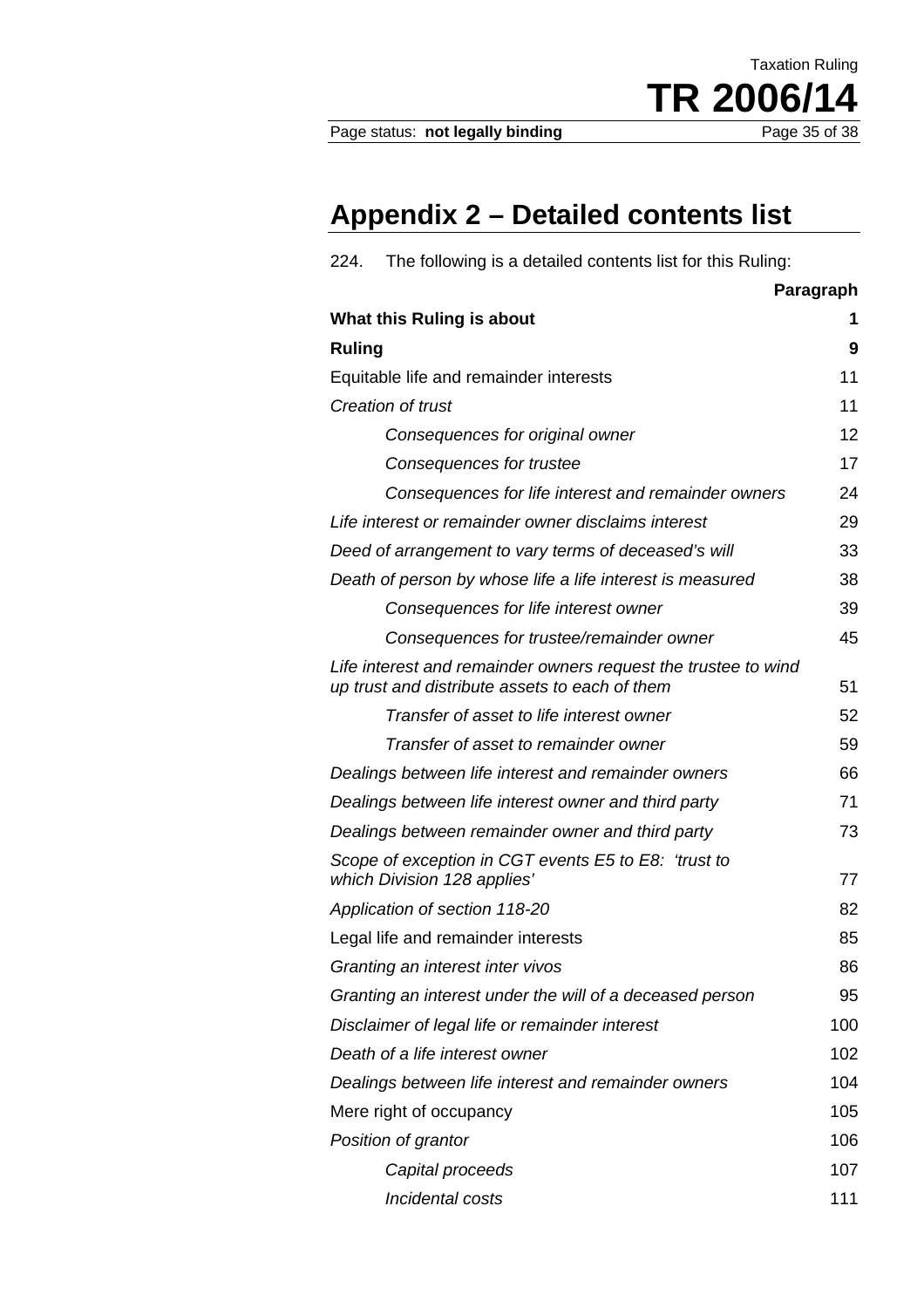| Main residence exemption                                                                                                            | 113 |
|-------------------------------------------------------------------------------------------------------------------------------------|-----|
| Position of grantee                                                                                                                 | 114 |
| Cost base                                                                                                                           | 115 |
| Main residence exemption                                                                                                            | 119 |
| <b>Examples</b>                                                                                                                     | 121 |
| Example 1: equitable life and remainder interests created<br>under will – no dealings with interests – life tenant dies             | 121 |
| Example 2: legal life and remainder interests created<br>under will - no dealings with interests - life tenant dies                 | 133 |
| Example 3: equitable life and remainder interests created<br>inter vivos - interests assigned                                       | 138 |
| Example 4: equitable life interest created by will - later<br>agreement between the parties                                         | 143 |
| Example 5: would the position in example 4 be different if the parties<br>entered into a deed of family agreement to vary the terms |     |
| of the will prior to the estate being fully administered?                                                                           | 156 |
| Example 6: grant of legal life interest inter vivos                                                                                 | 158 |
| Example 7: surrender of equitable life interest                                                                                     | 162 |
| Example 8: disclaimer of equitable life interest                                                                                    | 168 |
| Example 9: surrender of legal life interest                                                                                         | 172 |
| Date of effect                                                                                                                      | 176 |
| <b>Appendix 1 - Explanation</b>                                                                                                     | 177 |
| General nature of life and remainder interests                                                                                      | 178 |
| Equitable interests                                                                                                                 | 187 |
| Legal interests                                                                                                                     | 189 |
| Grant of lifetime right to reside in property                                                                                       | 194 |
| Scope of exception CGT events E5 to E8: 'trust to which<br>Division 128 applies                                                     | 197 |
| Deed of arrangement to vary terms of deceased's will                                                                                | 209 |
| Appendix 2 - Detailed contents list                                                                                                 | 224 |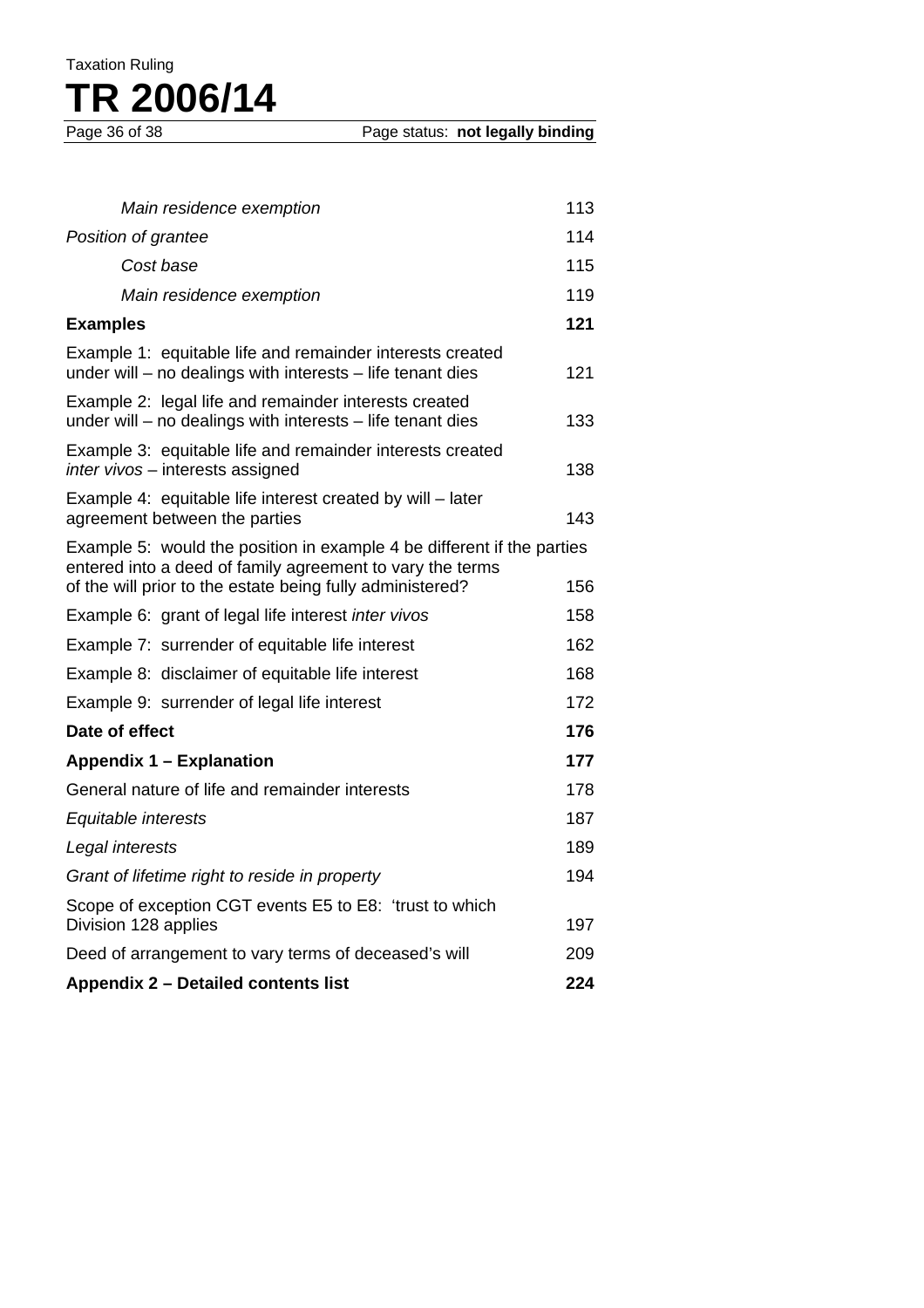#### Page status: **not legally binding** Page 37 of 38

**TR 2006/14**

Taxation Ruling

### **References**

*Previous draft:*  TR 2005/D14 *Related Rulings/Determinations:*  TR 2004/D25; TR 2006/10; TD 93/35; TD 93/235; IT 2561 *Subject references:*  - beneficiaries capital gains - capital gains tax - capital losses - CGT capital proceeds modification market value substitution rule - CGT cost base - CGT cost base modification market value substitution rule CGT event A1 - disposal of a CGT asset - CGT events C1-C3 - end of a CGT asset CGT events D1-D3 - bringing into existence a CGT asset CGT events E1-E9 - trusts - CGT reduced cost base - CGT event E5 - becoming entitled to a trust asset - CGT trust distributions - deceased estates - deeds of arrangement - legal personal representatives - life interest - non arms length transactions - remaindermen testamentary trust trust assets trust beneficiaries - trustees trusts *Legislative references:*  - TAA 1953 - ITAA 1936 Pt III Div 6 - ITAA 1936 95(1) - ITAA 1936 97 - ITAA 1936 160C(2) - ITAA 1936 160M(1) - ITAA 1936 160M(5)(c) - ITAA 1936 160M(6) - ITAA 1936 160U - ITAA 1936 160ZI

- ITAA 1936 160ZX(1)
- ITAA 1936 160ZX(1)(a)

| ۰                        | ITAA 1936 160ZX(2)                         |                           |
|--------------------------|--------------------------------------------|---------------------------|
| н.                       | ITAA 1936 160ZYA                           |                           |
| ۳                        | ITAA 1936 160ZYB                           |                           |
| -                        |                                            | ITAA 1936 Pt IIIA Div 17A |
| $\overline{\phantom{a}}$ | ITAA 1997 1-3                              |                           |
| -                        |                                            |                           |
| ۳                        | ITAA 1997 70-105<br>ITAA 1997 104-10       |                           |
| -                        | ITAA 1997 104-10(4)                        |                           |
| Ξ,                       | ITAA 1997 104-20                           |                           |
| ۳,                       | ITAA 1997 104-25                           |                           |
| $\overline{\phantom{a}}$ | ITAA 1997 104-25(2)                        |                           |
| $\overline{\phantom{a}}$ | ITAA 1997 104-25(3)                        |                           |
| $\overline{\phantom{a}}$ | ITAA 1997 104-35                           |                           |
| $\overline{\phantom{a}}$ | ITAA 1997 104-35(3)                        |                           |
| $\ddot{\phantom{0}}$     |                                            | ITAA 1997 Subdiv 104-E    |
| $\overline{\phantom{a}}$ | ITAA 1997 104-55                           |                           |
| $\overline{\phantom{a}}$ | ITAA 1997 104-55(3)                        |                           |
| $\overline{\phantom{a}}$ | ITAA 1997 104-55(4)                        |                           |
| ۳                        |                                            | ITAA 1997 104-55(5)(a)    |
| -                        | <b>ITAA 1997</b>                           | 104-60                    |
| 1                        | ITAA 1997 104-60(4)                        |                           |
| $\overline{\phantom{a}}$ | ITAA 1997 104-75                           |                           |
| $\overline{\phantom{a}}$ | ITAA 1997 104-75(3)                        |                           |
| -                        | ITAA 1997 104-75(5)                        |                           |
| Ξ.                       |                                            | ITAA 1997 104-75(6)(a)    |
| -                        | ITAA 1997 104-80                           |                           |
| -                        | ITAA 1997 104-80(3)                        |                           |
| $\overline{\phantom{a}}$ | ITAA 1997 104-80(5)                        |                           |
| $\overline{\phantom{a}}$ | ITAA 1997 104-85                           |                           |
| -                        | ITAA 1997 104-85(3)                        |                           |
| -                        | ITAA 1997 104-85(5)<br>ITAA 1997 104-85(6) |                           |
| ۳.                       |                                            | ITAA 1997 104-85(6)(a)    |
| Ξ,                       | ITAA 1997 104-90                           |                           |
| $\overline{\phantom{a}}$ | ITAA 1997 104-95                           |                           |
| -<br>-                   | ITAA 1997 104-95(2)                        |                           |
| -                        | ITAA 1997 104-100                          |                           |
| -                        |                                            | ITAA 1997 104-100(2)      |
| -                        | <b>ITAA 1997</b>                           | 104-230                   |
|                          | <b>ITAA 1997</b>                           | $109 - 5(1)$              |
|                          | <b>ITAA 1997</b>                           | $109-5(2)$                |
| $\overline{a}$           | ITAA 1997                                  | 109-10                    |
| -                        | <b>ITAA 1997</b>                           | 109-55                    |
|                          | <b>ITAA 1997</b>                           | $110-25(2)$               |
| $\overline{\phantom{a}}$ | <b>ITAA 1997</b>                           | 110-35                    |
|                          | <b>ITAA 1997</b>                           | 112-15                    |
|                          | <b>ITAA 1997</b>                           | 112-20                    |
| $\frac{1}{1}$            | ITAA 1997                                  | $112 - 20(1)$             |
|                          | ITAA 1197                                  | $112-20(1)(a)$            |
|                          | ITAA 1997                                  | 112-20(1)(a)(i)           |
| $\frac{1}{1}$            | ITAA 1997                                  | $112 - 20(1)(c)$          |
| -                        | ITAA 1997                                  | $112 - 20(3)$             |
| -                        | ITAA 1997                                  | $112-30(2)$               |
| -                        | ITAA 1997                                  | 112-30(3)                 |